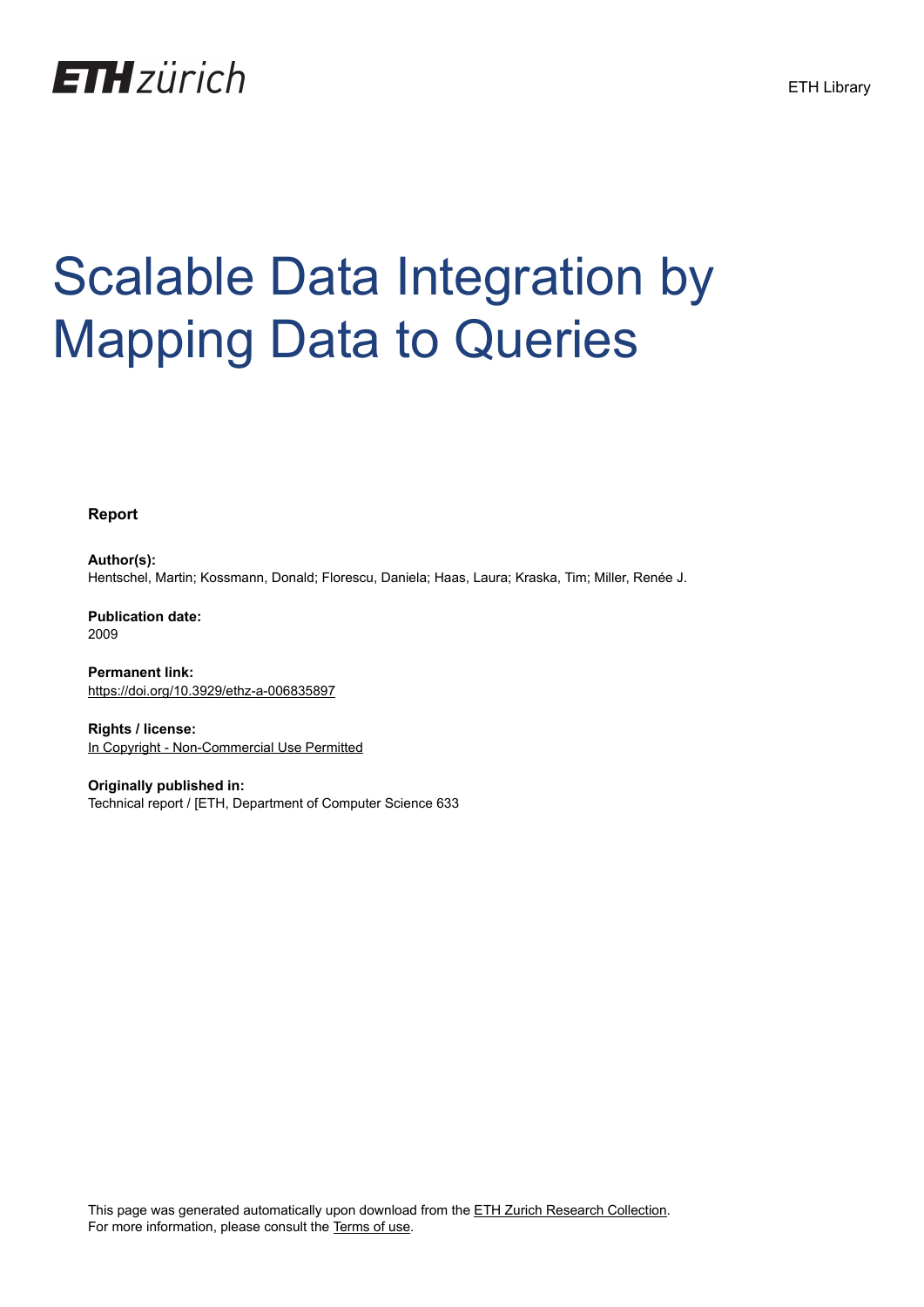## Scalable Data Integration by Mapping Data to Queries

Martin Hentschel<sup>1</sup>, Donald Kossmann<sup>1</sup>, Daniela Florescu<sup>2</sup>, Laura Haas<sup>3</sup>, Tim Kraska<sup>1</sup>, and Renée J. Miller<sup>4</sup>

 Systems Group, Department of Computer Science, ETH Zurich, Switzerland Oracle, Redwood Shores, USA IBM Almaden Research Center, San Jose, USA University of Toronto, Toronto, Canada

martin.hentschel@inf.ethz.ch, donald.kossmann@inf.ethz.ch, dana.florescu@oracle.com, laura@almaden.ibm.com, miller@cs.toronto.edu, tim.kraska@inf.ethz.ch

Abstract The goal of a data integration system is to allow users to query diverse information sources through a schema that is familiar to them. However, there may be many different users who may have different preferred schemas, and the data may be stored in data sources which use still other schemas. To integrate data, mapping rules must be defined to map entities of the data sources to entities of the users' schemas. In large information systems with many data sources which serve sophisticated applications, there can be many such mapping rules and they can be complex. The purpose of this paper is to study the performance of alternative query processing techniques for data integration systems with many complex mapping rules. A new approach, mapping data to queries (MDQ), is presented. Through extensive performance experiments, it is shown that this approach performs well for complex mapping rules and queries, and scales significantly better with the number of rules than the state of the art, which is based on query rewrite. In fact, the performance is close to that of an ideal system in which there is only a single schema used by all sources and queries.

## 1 Introduction

Data integration is a mess. In any realistic scenario there is a hodge-podge of many different schemas. Often, several different schemas are used within a single document. In the health care industry, for example, hospitals and doctors may use different schemas in order to describe different diseases and therapies. As a result, a single electronic health record may contain entries with varying schemas from different hospitals and doctors. Likewise, lineitems of purchase orders may be represented using different schemas, as the result of customizations carried

Technical Report 633, Department of Computer Science, ETH Zurich, July 2009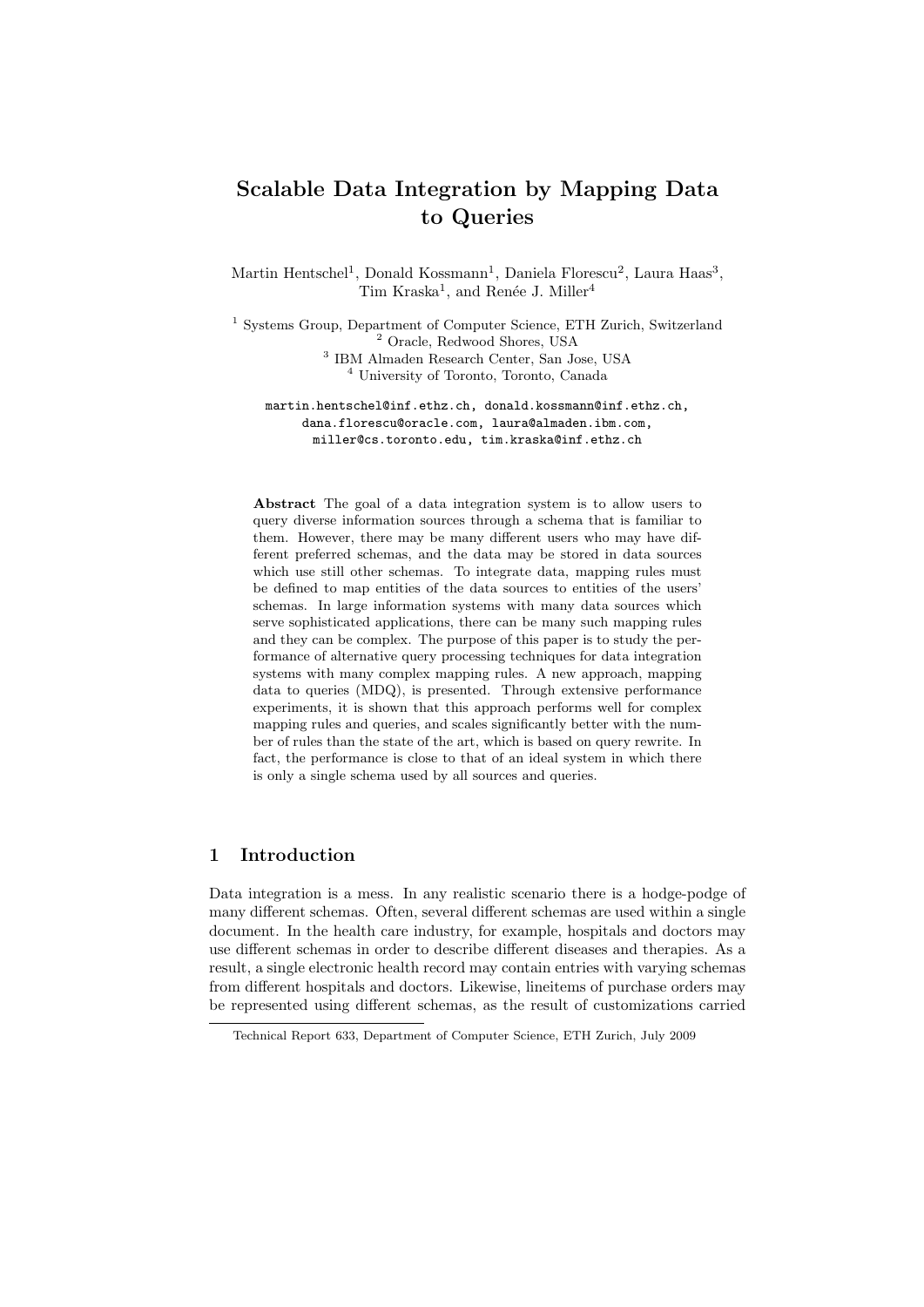out to the order processing software for specific classes of products, delivery terms, or business models.

The diversity of schemas is not going away. As the world becomes flatter and more interconnected due to globalization, data from more and more sources need to be integrated. Even international standardization bodies such as HL7 [14] and XBRL [32] have realized that it is impossible to find the "one size fits all" schema for a particular domain. Instead, these organizations focus on standardizing conventions for the design of schemas in order to facilitate interoperability across schemas. Rather than trying to eliminate diversity, the goal must be to live with an increasing diversity. This paper picks up this challenge.

In order to integrate data from diverse sources, mapping rules are required. Mapping rules relate concepts from one schema to concepts of another schema. Mapping rules decouple the complexity of data integration from the task of developing applications. Application developers can write queries and updates according to one specific target schema without being aware in which format and schema the data are actually stored.

The state of the art in processing queries and updates in the presence of mapping rules is to *rewrite* the queries and updates according to the mapping rules. Using this approach, queries issued over one schema are translated at compile time using the mapping rules into queries over mapped schemas. These translated queries are often quite large, containing many unions and disjunctions. As an example, if a query asks for all orders and there is a rule that specifies that all purchase-orders are orders, then the query is rewritten to a query that asks for all *orders OR purchase-orders*. If a query asks for the *grossprice* of all *orders* and there are mapping rules that specify that all *purchase-orders* are *orders* and that netprice in purchase-orders can be used to compute grossprice (using a specific transformation function  $f$ ), then query rewrite would rewrite the query to find the *grossprice OR f(netprice)* of all *orders OR purchase-orders*. While such queries can be optimized by modern database systems, these examples demonstrate that the query rewrite approach does not scale well with the number of mapping rules.

The main contribution of this paper is an alternative query processing technique which scales well with the number of schemas and mapping rules. We call this technique mapping data to queries (MDQ). Rather than rewriting queries at compile time, MDQ takes a lazy approach and annotates the data at runtime; only data that potentially matches the query is annotated. In order to scale with the number of mapping rules, the mapping rules are indexed so that they can be probed while the data is processed at runtime. This paper shows that MDQ is simple to implement and has excellent performance. It can scale to handle thousands of schemas and tens of thousands of mapping rules. In fact, the performance is close to that of a (theoretically) optimal system without any heterogeneity or mapping rules in which all data sources and application programmers agree on a single schema.

By shifting the bulk of the work to runtime, MDQ can take advantage of the data itself to reduce the work. By contrast, query rewriting happens at compile time, independent of the data. Hence, even if very few of the mapping rules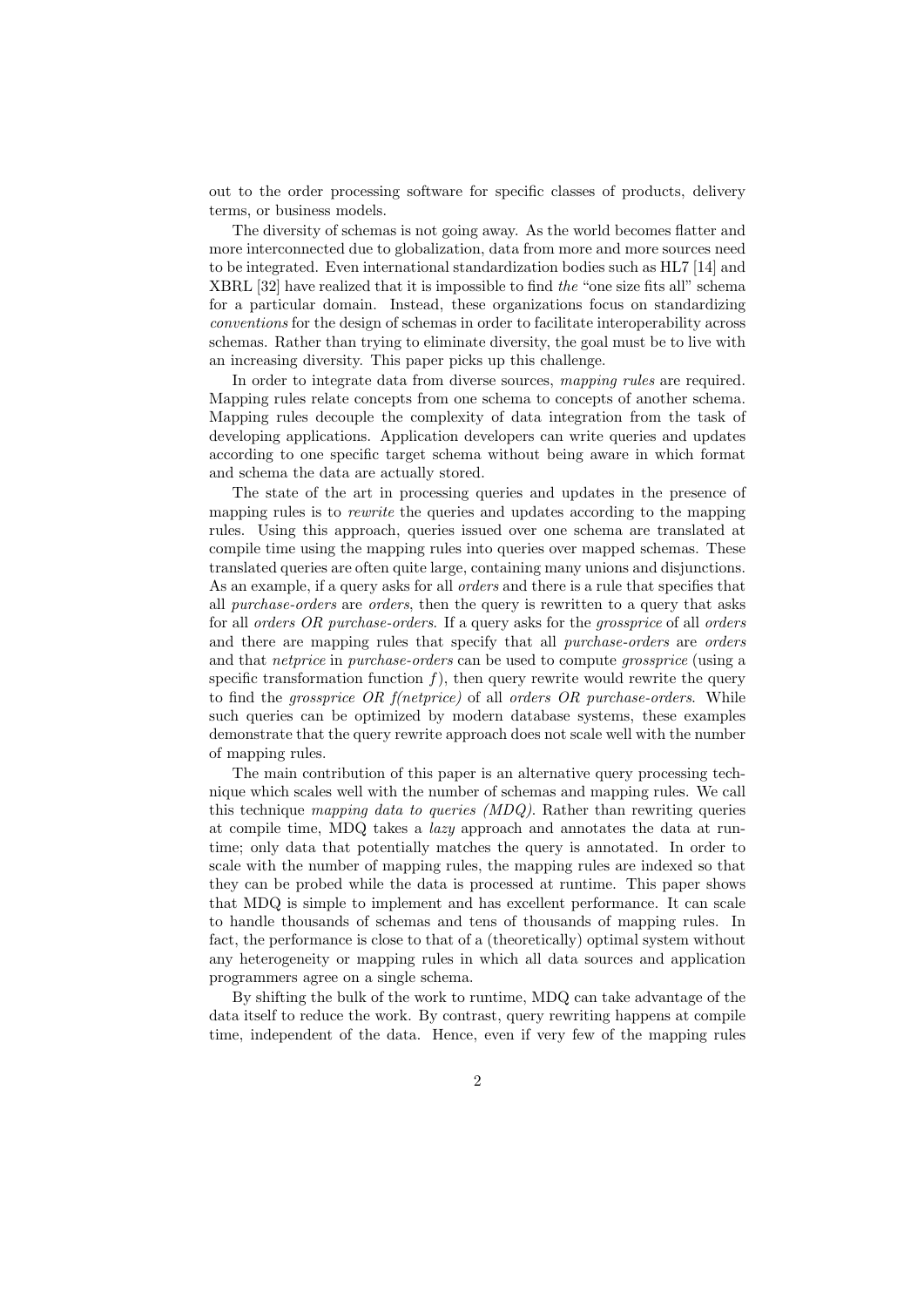

Figure 1. DSMS Integration Scenario

will produce data satisfying the query, the entire rewritten query is executed. Even with sophisticated optimizations, too much is unknown at compile time, resulting in extra work for the query rewriting approach. Another benefit of MDQ is that no schemas are actually needed (though they are not precluded); data can be directly examined and returned on an as-needed basis. This makes MDQ appropriate for environments with dynamic and evolving data formats.

While the idea of mapping data to queries is general and can be applied to any data integration system, we have implemented it in the context of a *data stream management system (DSMS)*. In this environment (Figure 1), incoming data feeds contain data in different formats (that is, conforming to different schemas) and, potentially, even mixed formats. From these feeds, a set of continuous queries, possibly written against still other schemas, produces a set of output streams, leveraging mapping rules to ensure that the right data are returned. Users can add mapping rules and queries independently at any time, and new data (in potentially new formats) can arrive at any time.

The remainder of this paper is organized as follows. Section 2 discusses related work. Section 3 covers necessary background, including the framework we adopt, the rule language used for our examples, query rewrite, in general, and our implementation in a DSMS. Section 4 presents the main contribution of this work, the mapping data to queries technique (MDQ). Section 5 shows the results of our performance experiments. Section 6 concludes and offers avenues for future work.

## 2 Related Work

The discovery and design of schema mappings has become a mature field, led by research projects such as Clio [22, 26], and covering both relational and XML data. Products leveraging these technologies include the Clio-based Rational Data Architect [10] and the design editor of BEA's AquaLogic Data Services Platform [4]. Lately there has even been work on a benchmark for mapping tools [2]. This field of work is orthogonal to our work in this paper; our work assumes that the mapping rules are already known and the goal is to process queries as efficiently as possible in the presence of mapping rules.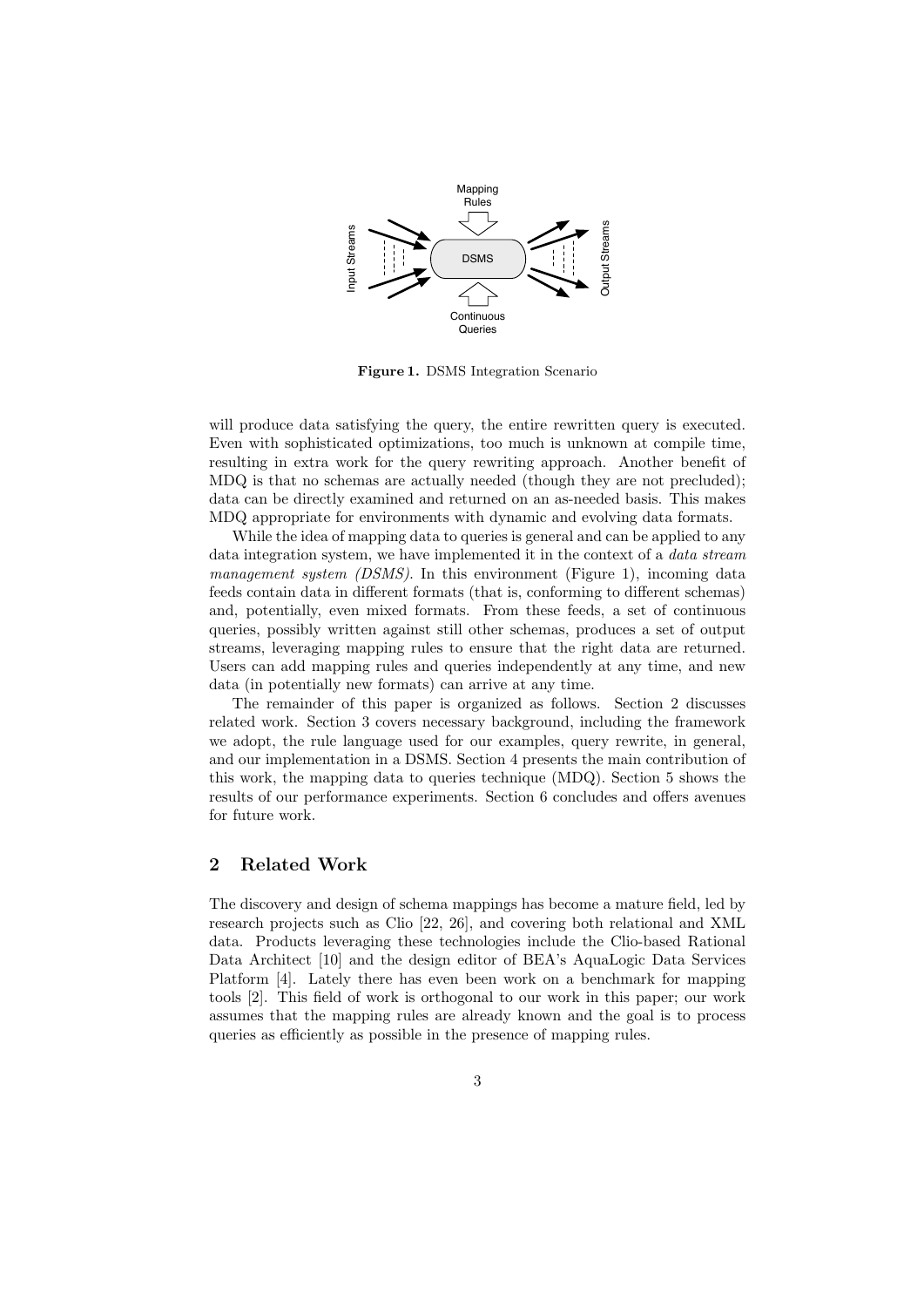Given a set of mapping rules, the state-of-the-art in query processing for data integration is to rewrite queries according to the mapping rules. For declarative LAV (local-as-view) mappings, query rewriting is based on an approach called answering queries using views [19]. Query rewriting for LAV relational schemas has been considered in MiniCon [27] which evaluates the scalability of the rewriting algorithm for queries over a single (global) schema using large numbers of mappings (views). For XML data (and combinations of relational and XML data), there are several proposals for query rewriting [33, 25]. Again the assumption in evaluation is that queries are written against a single (global or target) schema, though the rewriting may use potentially large numbers of mappings or views. These solutions show the scalability of the rewriting process itself (with respect to the number of views), but they do not address the performance of actually executing the rewritten queries. Improving the runtime performance of queries is the primary goal of our work.

Query rewrite is also the standard technique used for information integration in peer-to-peer systems like Piazza [12] and pay-as-you-go systems like iTrails [28]. In Piazza, queries may be written on any schema and are answered using data in a set of networked data sources using query rewriting and mapping composition. Piazza uses GLAV mappings for which query answering may be undecidable. The main contribution of iTrails is a coloring algorithm in order to deal with transitivity and cyclic mapping rules.

Query rewrite and MDQ are ways to implement query processing for *vir*tual data integration. In this approach, the data is stored and queried from the heterogeneous data sources and feeds in its original formats. An alternative approach is to cleanse and transform the data before it is processed. This approach has been advocated for data warehouses and its main principle can also be applied for streaming data. This approach is beneficial if users can agree on a single (or few) "gold standard" schemas and if the investment to transform the data is amortized by running many queries on the transformed data. The goal of our work is to explore new (virtual) query processing techniques if these conditions are not met.

The Semantic Web also provides tools for data integration. RDF [18] and OWL [20] are ways to specify mappings between concepts in an open way. In some sense, RDF and OWL are more powerful than the mapping rules traditionally considered for database integration; for instance, OWL supports negation. On the other hand, RDF and OWL are less powerful because they do not allow the specification of complex mapping functions such as the concatenation of first name and last name. It is an important avenue for future work to study how the query processing techniques for data integration studied in this work can be extended to support OWL features such as negation.

As mentioned in the introduction, this work studies data integration in the context of data stream management systems and continuous query processing. Obviously, there has been a great deal of work in this area; e.g., [30, 6, 5, 23, 1]. All this work can be leveraged to implement a heterogeneous DSMS as depicted in Figure 1. To the best of our knowledge, however, there has not been any prior work that studies the processing of queries on heterogeneous data streams.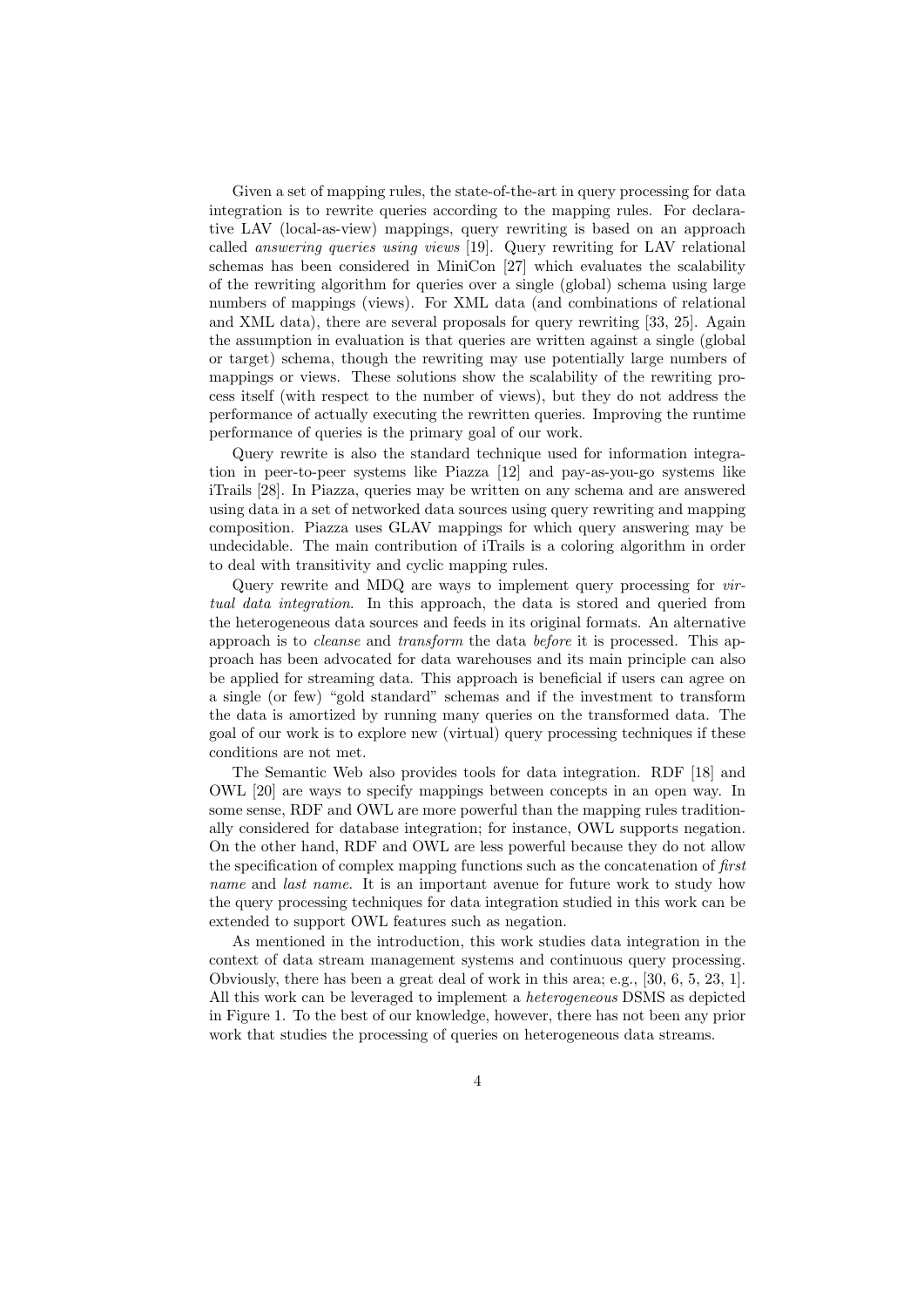## 3 Background

In this section, we present the framework and goals of our work. We define the mapping rules we use, and explain how query rewrite employs these mappings for query processing. We also sketch the prototype implementation of query rewrite used for comparison with our new Mapping Data to Queries technique in the performance experiments of Section 5.

#### 3.1 Framework

Our solutions are implemented in the context of a data stream management system. We will use the term *message* to refer to a unit of stream data over which a set of continuous queries will be processed. A message may be an XML document or (more commonly) a fragment of XML such as an element. A message can also be a fragment of JSON or indeed any format that can be serialized.

Messages from different data sources may have different schemas. Likewise, queries from different users and applications may have different schemas. If the messages involve purchase orders, for example, then the individual message formats may be tuned to the needs of particular business units or be dynamically modified to accommodate changing client needs. Hence, our solutions must process data when there is not a set of predefined schemas for all sources or when there are no predefined schemas for consumption of messages by queries.

Our implementation of a DSMS is done by extending Saxon, an open-source XQuery engine. Saxon is a full-function XQuery processor, conforming to the XQuery 1.0 specification. We simulate the streaming environment on top of Saxon, running pre-compiled queries against messages as they arrive. It was important to use a full-fledged XQuery processor for this work, both to realistically mimic the environment of our motivating applications, and to enable us to run standard benchmarks for our performance experiments (Section 5). We do not impose any restrictions on the queries.

#### 3.2 Mapping Rules

To study the performance of queries over large numbers of mappings and schemas, we use an intuitive, yet powerful mapping formalism based on XQuery. We are making no innovations in the mapping formalism, but rather have been guided by the practical considerations described above in our choice. The mapping formalism encompasses the most common types of mappings used in practice, and avoids mappings for which query rewriting algorithms are not yet known. Query rewriting is based on query containment, a notoriously hard problem for XQuery. We avoid this problem by restricting our mappings to a set for which the containment algorithms of Miklau and Suciu [21] can be used.

Rules of varying degrees of complexity are needed for mappings, beginning with specifications of is-a relationships and same As relationships, and ranging to the ability to restructure data and to compute complex functions. As is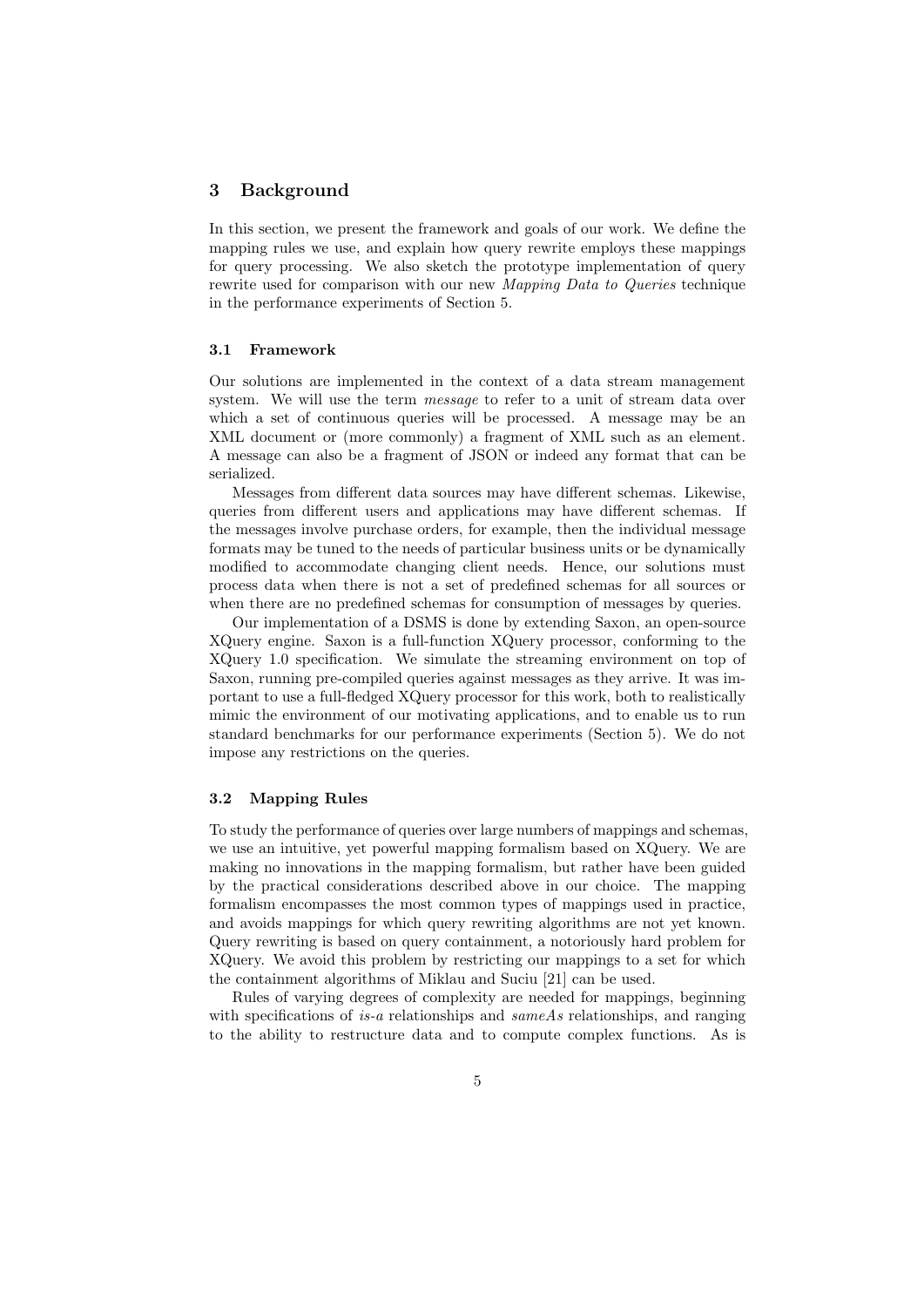common, a mapping rule relates a query over a source to a query over a target. More specifically, mapping rules are described using the following syntax:

source-expr [ as  $$variable$  ]  $\rightarrow$  target-expr

In this syntax, as and  $\rightarrow$  are keywords. The source expression *source-expr* is any XPath 1.0 expression [7] with forward axis steps only.

For example, consider the XML elements shown in Figure 2, representing orders from two different business units in a large vendor where there may be dozens of business units each with their own version of an order. The simple rule

#### $purehase-order \rightarrow order$

states that a purchase-order element can be used in lieu of an order element. The consequence is that a purchase-order element matches the query  $// order$ . The purchase-order element would be returned in its original form; it would not be transformed into an order element. The purchase-order is returned with all of its sub-elements, even if these sub-elements have not been mapped a priori to elements in other schemas. If, in addition to this first rule, we define the inverse rule (*order*  $\rightarrow$  *purchase-order*), the two rules together specify that these elements are equivalent. In that case, both elements would match queries asking for order and/or purchase-order.

Predicates are allowed in source expressions and may involve any XQuery expression (including reverse axes). Predicates can be used to restrict the context for a mapping rule. In Figure 2, the netprice in the purchase-order element may be equivalent to the grossprice for orders if the tax is 0. This can be expressed using the following rule.

#### $netprice[../purehase-order/tax=0] \rightarrow grossprice$

The use of predicates to scope the applicability of a rule only works for the source. This example also demonstrates the use of path expressions to navigate through the source. Path expressions can also be used to map elements at different levels of nesting, e.g.,

#### $item \rightarrow orderlines/orderline$

This rule implements the unnesting of orderline elements in the second schema of Figure 2. In general, the target expression can be any XPath expression with only child steps and no predicates. Alternatively, a target expression can be an element constructor with any XQuery expression to compute the content of the element. The target expression may use the \$variable which is bound to the source-expr in the as clause. The target expression does not allow any other free variables (i.e., existentials). Nevertheless, this framework allows us to express extremely powerful mappings because the full power of XQuery is applicable in predicates over the source and in element constructors.

As a final example, the following rule shows the use of an element constructor when the elements (and their sub-elements) in different schemas do not match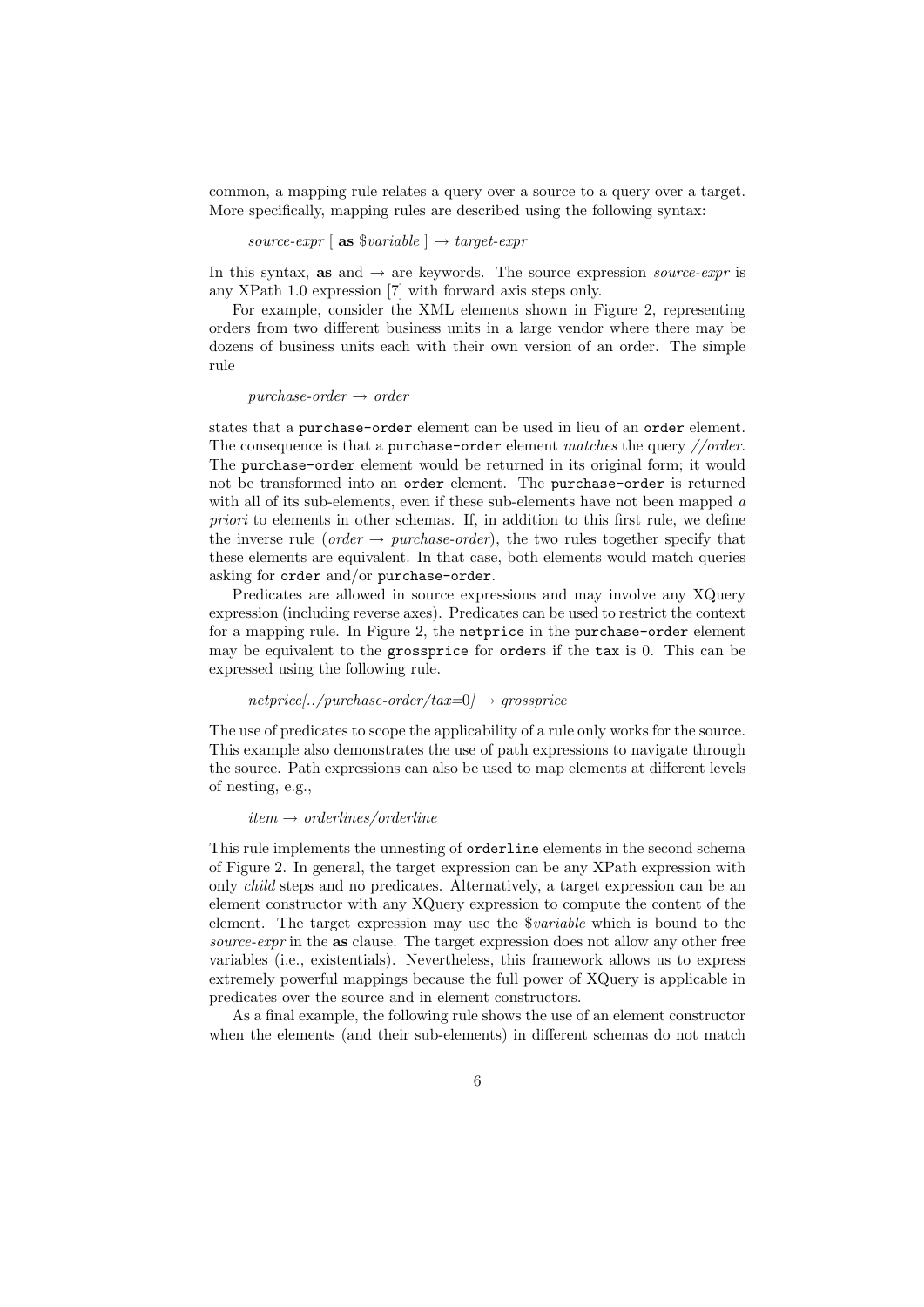```
<order customer='Sue'>
  <orderlines>
    <orderline>...</orderline>
    <orderline>...</orderline>
  </orderlines>
  <grossprice>45</grossprice>
</order>
<purchase-order cust='Josh'>
  <item>...</item>
  <item>...</item>
  <netprice>35</netprice>
  \timestax>10 </tax>
</purchase-order>
```
Figure 2. Two purchase orders

directly. This rule models the mapping of a netprice to a grossprice for the data snippets of Figure 2. Such rules are frequent in practice, and this example motivates the need for a powerful expression language like XQuery in order to define such complex mappings. Notice that the *target-expr* uses the variable  $\mathcal{S}_n$ which is bound by the as clause to instances of the *source-expr*. Any sub-element of the source expression could also be used in the target element constructor.

netprice as  $\$\hat{n}\to$  $\langle \textit{qrossover} \rangle$  $\{ \$   $\$n + \$n * \$n/../tax\ div\ 100 \}$  $\langle$ /qrossprice>

The rules described above are quite general. As our examples show, the mapping rules also have significant expressive power (by leveraging XPath and XQuery as languages to define artifacts which are substitutable or equivalent). In addition, rules can be composed, e.g., from  $a \to b$  and  $b \to c$ , it can be inferred that  $a \to c$ . Recursive rules such as  $a \to a/a$  can also be specified. Our implementations of query rewrite and of mapping data to queries both handle composition and recursion in the rules. A more detailed description of what the rules can do and their semantics may be found in [15].

## 3.3 Query Rewrite

In data integration scenarios, queries are typically rewritten at compile time based on the mapping rules. The key idea is to generate union expressions whenever the right-hand side of a mapping rule is subsumed by a sub-expression of the query. A simple example is given in the introduction: The query  $//orders$ is rewritten to //(orders | purchase-orders) given the rule purchase-orders  $\rightarrow$ orders.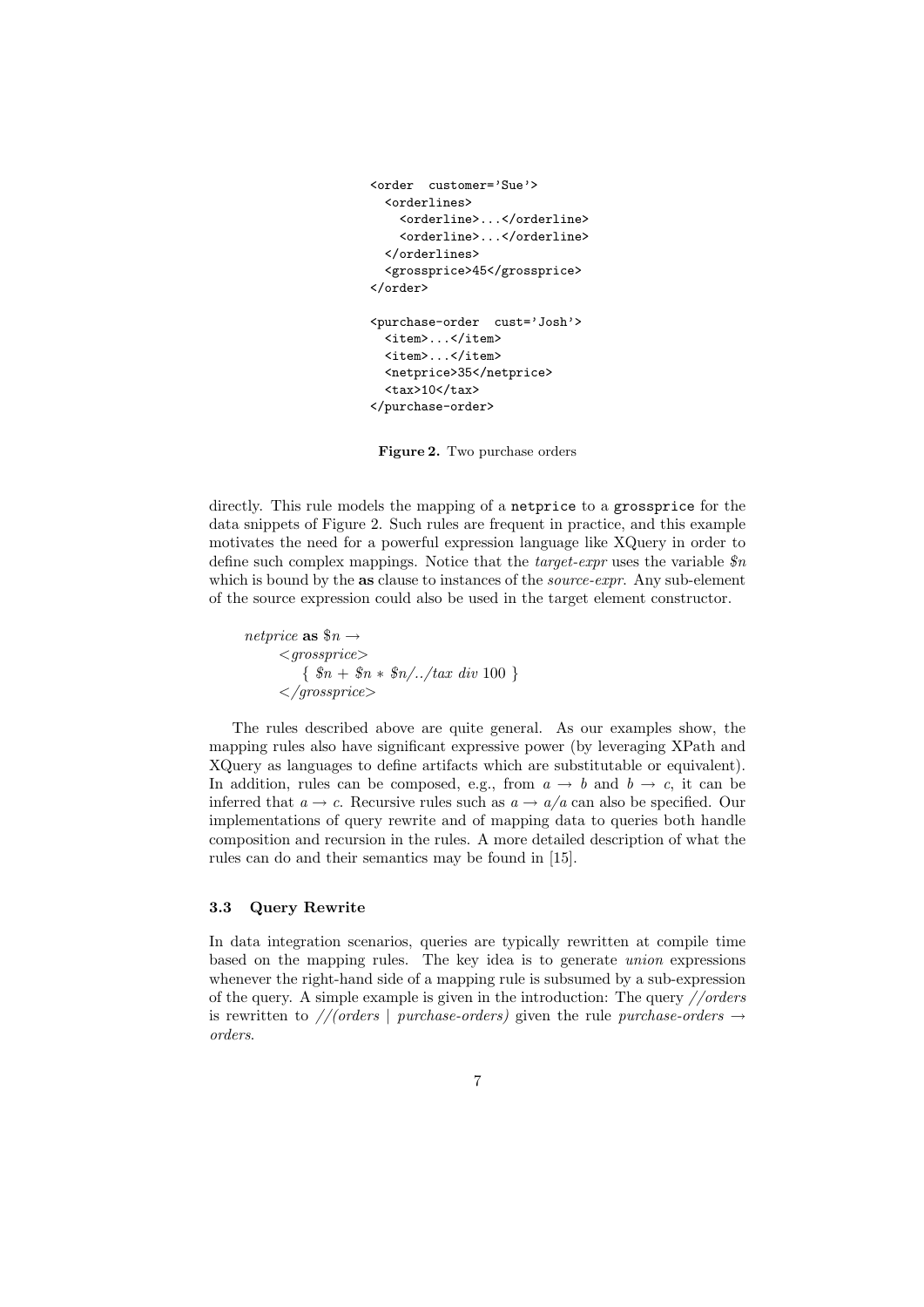Rewritten queries can become very large. Continuing the example from the introduction, given rules purchase-orders  $\rightarrow$  orders and  $f(netprice) \rightarrow grossprice$ , the query //orders/grossprice is rewritten to the following query.

//(orders/grossprice | orders/f(netprice) | purchase-orders/grossprice | purchase-orders/f(netprice))

If every business unit in our large vendor defines its own namespace and vocabulary, then the size of even simple queries grows linearly with the number of business units, which impacts the running time of the rewritten query. For complex queries, the situation can get even worse, as will be shown in Section 5. Of course, not all mapping rules affect every query; only the relevant rules will be applied in the rewriting. Still, monster queries that take all business units into account are generated, even if only a few business units have relevant data. The pool of mapping rules must be carefully administered because bad rules (for example, rules that apply to no, or very little data or queries) hurt the performance of the whole system.

Another disadvantage of query rewriting is that queries must be recompiled whenever new mapping rules are added to the system. (All queries must be checked against the new rule, even if it proves not to be relevant to the query.) In addition to the overhead and time to do the recompilation, in our environment, recompilation of a continuous query involves temporarily disabling the continuous query which impacts the availability of the system.

The major advantage of the query rewrite approach is that after the rewrite, the query compiler can simplify and optimize the query. After query rewrite, all state-of-the-art query processing techniques are applicable. In fact, the query rewrite approach can be implemented using a pre-processor and an off-the-shelf DBMS (or in our case, DSMS) of choice.

#### 3.4 Implementing Query Rewrite

Our implementation of query rewrite (based on Miklau and Suciu [21]) consists of two steps: (a) generating union expressions for sub-expressions of a query based on mapping rules, and (b) substituting the generated union expressions for the sub-expressions in the query. For every sub-expression of a query that subsumes the right-hand side (i.e., target expression) of at least one mapping rule, a union expression must be generated which involves the original subexpression and an expression based on the left-hand side of the mapping rule (i.e., the source expression). If a sub-expression subsumes the target expression of several mapping rules, then the union expression naturally involves the source expression of all matching mapping rules. Therefore, we group the mapping rules by their target expressions in order to facilitate the generation of these union expressions.

Table 1 lists the templates we need to generate union expressions for the mapping rules of our benchmark (Section 5). The first three templates are straightforward: for simple path expressions, the union expression is constructed using the source expression of the mapping rule. If the target expression of the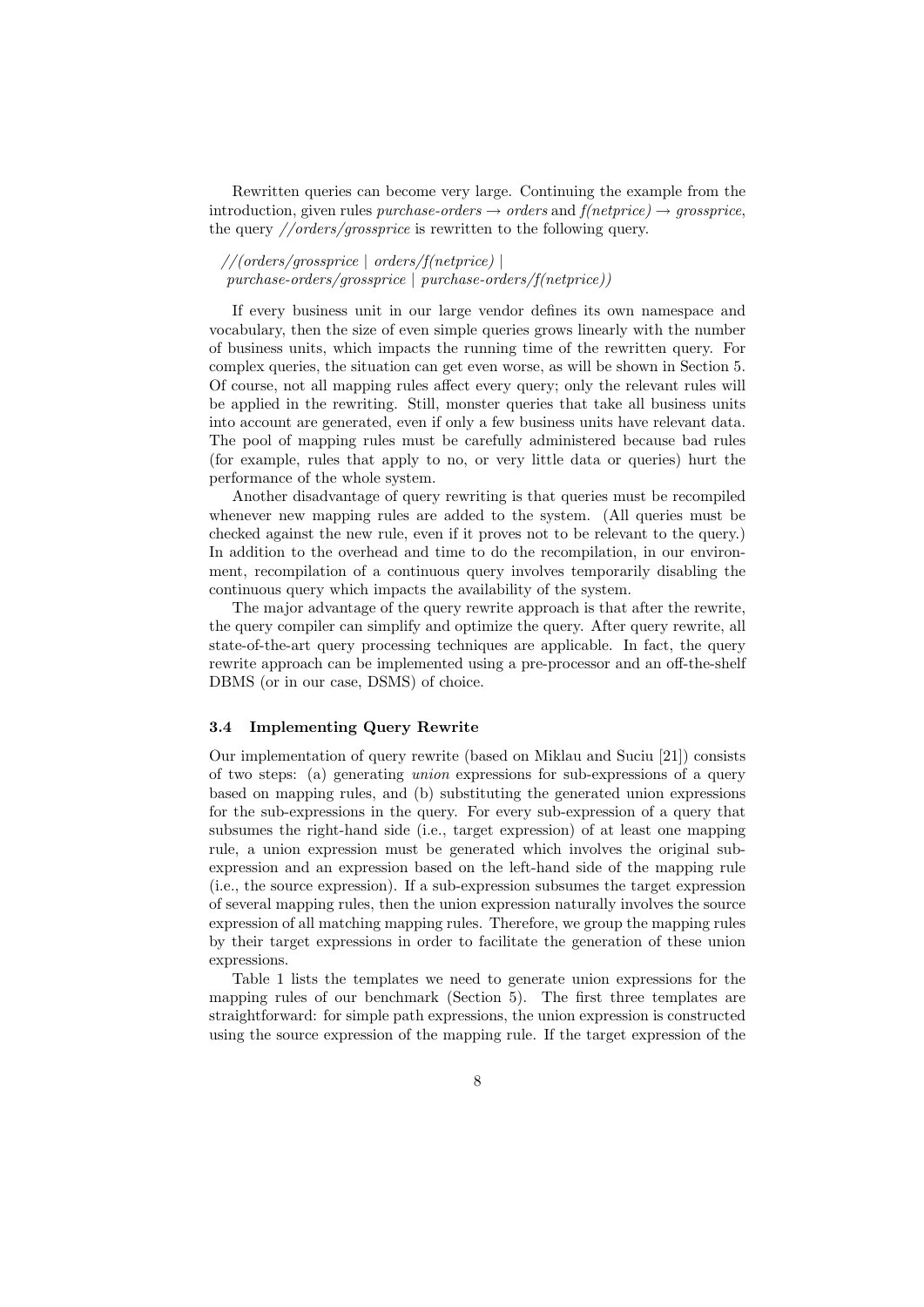| Mapping Rule                                        | Union                                               |
|-----------------------------------------------------|-----------------------------------------------------|
| $a \rightarrow x$                                   | (x   a)                                             |
| $a[b] \rightarrow x$                                | (x   a[b])                                          |
| $a/b \rightarrow x$                                 | (x   a/b)                                           |
| a as \$a $\rightarrow$                              | $(x \mid (\text{for } \$\text{a in a})$             |
| $\langle x \rangle$ $\{ \dots \} \langle x \rangle$ | return $\langle x \rangle$ {} $\langle x \rangle$ } |

Table 1. Templates for Union Expressions for a query which involves an "x"; e.g.,  $//x$ 

mapping involves an element constructor (the last template of Table 1), then an alternative in the union must be generated for each instantiation of the variable bound to the source expression of the mapping rule. This can be implemented in XQuery with a simple FLWR expression.

The second step, after the generation of union expressions, is to substitute steps in the path expressions of the query with the generated union expressions. Every XPath step expression is replaced with the corresponding union expression (which we found using a path containment checking algorithm [21]).

Table 1 does not deal with the case that the target expression of a mapping rule is a multi-step path expression; e.g.,  $a \rightarrow x/y$ . This case is special because checking path containment is difficult in the general case (i.e., it is difficult to find the right places to do the substitution), so writing a general equivalence is not possible. We do include such rules in our benchmark (again using the algorithms of [21]).

## 4 Mapping Data to Queries

This section describes a fundamentally new approach to (continuous) query processing and data integration with mapping rules. This technique maps the data to the queries at runtime, rather than mapping the queries to the data at compile time as in the query rewrite approach. Consequently, we call this method mapping data to queries or MDQ, for short.

The main idea of MDQ is to annotate the data while it is processed in order to represent the effects of mapping rules in the data (rather than in the query). That is, the internal representation of a message is augmented at runtime to reflect how mapping rules affect parts of the message. Augmenting the internal representation of a message is carried out lazily as part of query processing. As a result, only those parts of a message are augmented that are relevant for at least one query. If the whole message is irrelevant for all queries, then the mapping rules will not be executed and no data will be annotated. In order to scale with the number of mapping rules, MDQ indexes the source expressions of mapping rules so that mapping rules that match a part of a message can be found quickly at runtime.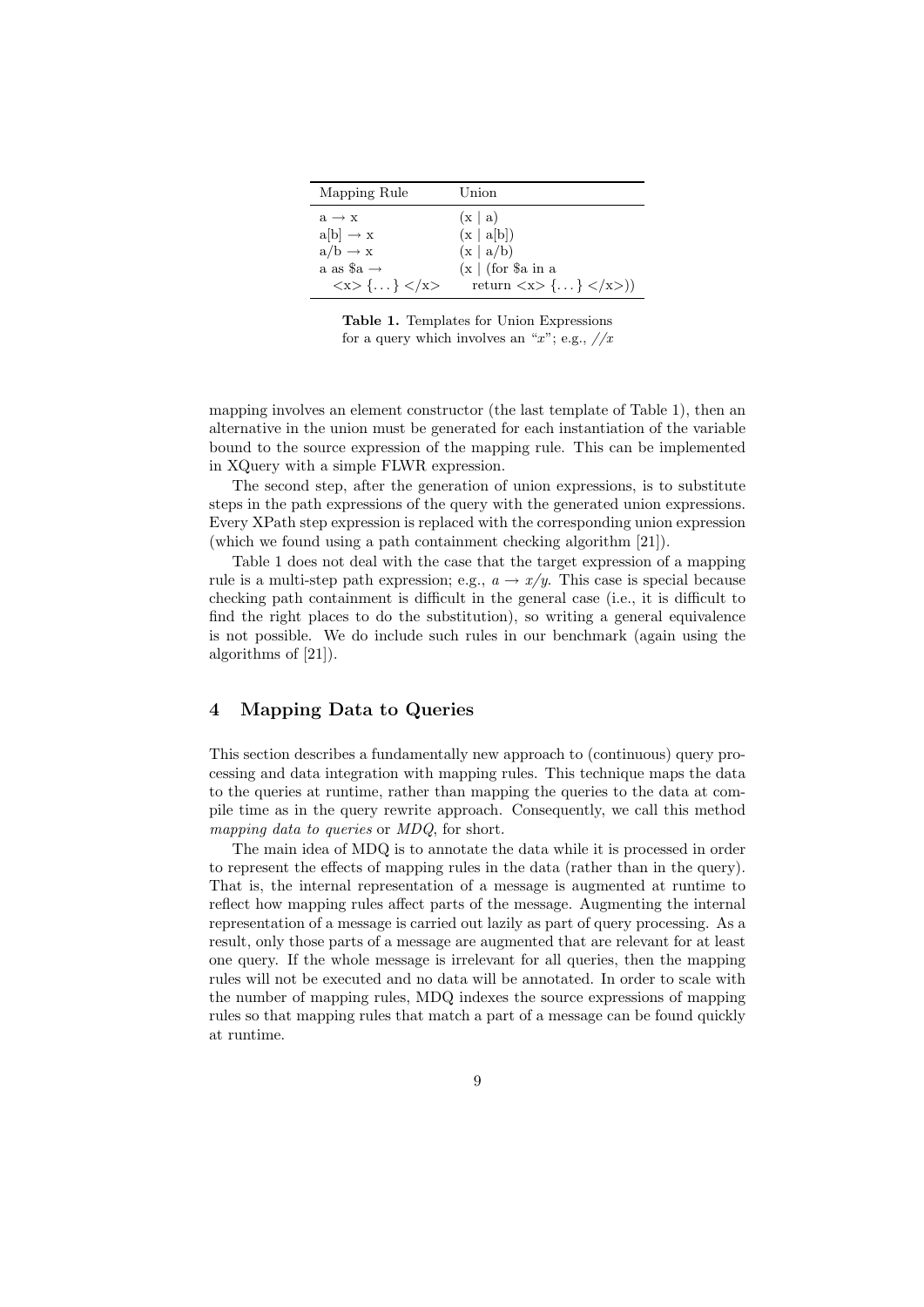

Figure 3. Annotating Data with MDQ

As will be shown in Section 5, the big advantage of the MDQ approach is that it scales well with the number of mapping rules. MDQ also performs better than query rewrite if the mapping rules are complex or if the queries are complex and involve many path expressions. Furthermore, MDQ has another nice property: It is possible to add (and remove) mapping rules without recompiling any queries. In this way, MDQ implements a pay-as-you-go data integration approach [13] and enables high availability at the same time. The query rewrite approach, on the other hand, involves recompilation of queries whenever a new rule is added or a rule is deleted, thereby making the system unavailable for a short period of time.

The main disadvantage of the MDQ approach is that it involves modifications to the core of the DSMS; all key components such as the storage manager, the compiler, and the runtime system need to be adjusted. Fortunately, these adjustments are straightforward to implement. As a proof of concept, we integrated the MDQ approach into an open source XQuery processor (Saxon) and the effort was reasonable (about one person year). The remainder of this section describes the adjustments we made as part of this exercise.

#### 4.1 Storage Manager

In order to implement the MDQ approach, the storage manager, which maintains the internal representation of all data, must be extended to store annotations generated by the evaluation of mapping rules on the data. Figure 3 illustrates how MDQ annotates data with the help of an example. Figure 3a shows a small XML snippet. Figure 3b shows how this XML snippet is represented as a tree. The labels of edges represent the qualified names of attributes or elements (QNames) in the original XML snippet. Leaf nodes contain values (e.g., the string "Josh") of the original XML snippet. Figure 3c shows the annotated tree after applying the mapping rules purchase-order  $\rightarrow$  order and  $item \rightarrow orderlines/orderline.$  The first rule, purchase-order  $\rightarrow order$ , adds an additional edge into the tree in order to represent that the root node also matches a query which asks for an *order*. The second rule, *item*  $\rightarrow$  *orderlines/orderline*,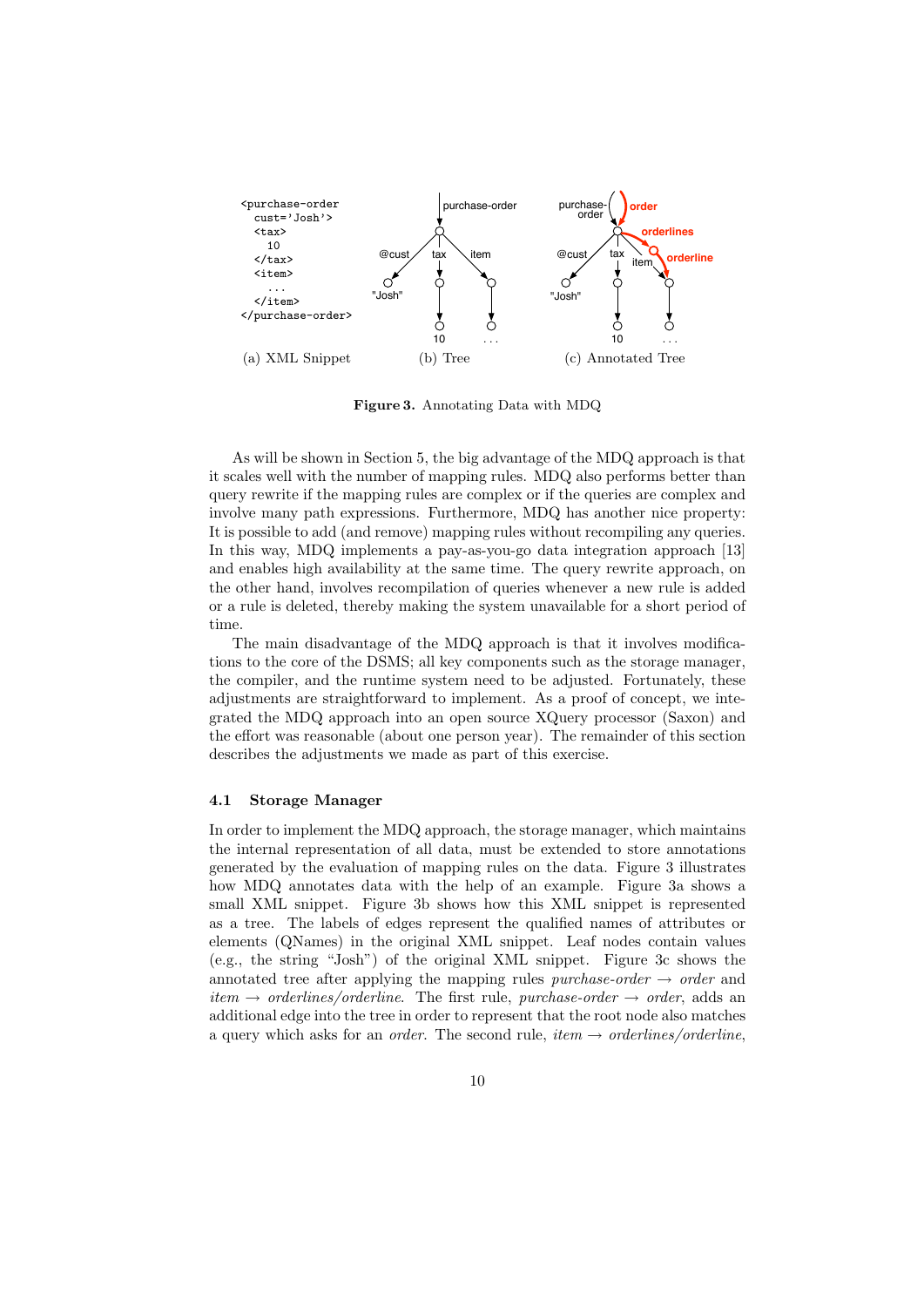adds an additional node and two edges in order to represent that items can be reached by the path expression //orderlines/orderline.

Figure 4 shows that there are four ways a mapping rule can impact the tree that represents a message. The simplest case is shown in Figure 4a for simple aliasing mapping rules which map one QName to another QName. In this case, an additional edge from a parent to a child is added (just as for purchase-order  $\rightarrow$  order in Figure 3c). If the *source expression* of the mapping rule involves a path expression (i.e., unnesting), then the edge can go across several levels of the tree; this pattern is shown in Figure 4b. Since the source expression of a mapping rule only involves forward axes, an edge always goes from a node to one of its descendants (never to an ancestor) so the annotated tree is always acyclic. Figures 4c and 4d show how new nodes can be created through the application of a mapping rule. Nodes are generated if the target expression of a mapping rule involves a path expression (i.e., nesting as shown in Figure 4c) or a constructor (Figure 4d). The pattern shown in Figure 4c corresponds to the application of the *item*  $\rightarrow$  *orderlines/orderline* mapping rule in the example of Figure 3c.

Even though it is not shown in Figures 3 and 4, it is possible that a node has several annotations. For instance, the root of the annotated tree of Figure 3c could have three incoming edges, if there were an additional rule *order*  $\rightarrow$  po: (a) the purchase-order edge derived from the original XML snippet; (b) the order annotation generated from the *purchase-order*  $\rightarrow$  *order* rule; and (c) a po annotation generated from the *order*  $\rightarrow$  po rule. In this example, it is important that the order annotation is generated before the po annotation because, otherwise, the *order*  $\rightarrow$  po rule would not become applicable. Nevertheless, the annotations themselves in the annotated tree are not ordered. Annotations are only needed during query processing to detect whether a particular node of the annotated tree matches a query. For this purpose, at least one annotation needs to match; if several annotations match, the order of evaluation does not matter. As a result, the annotated tree does not need to order annotations. The flexibility to add annotations in any order to the annotated tree is important. First, it allows MDQ to be applied lazily at runtime, as described in Section 4.3. Second, unordered rules are significantly easier to maintain than ordered.

An annotated tree can be serialized to XML (or JSON, or any other serialization format) in order to produce query results in exactly the same way as classic (un-annotated) trees. As part of serialization, the additional edges and nodes generated to encode the mapping rules are simply ignored. As a result, the query //order returns a purchase-order element with item sub-elements in the example of Figure 3c; the result does not contain any order, orderlines, or orderline elements.

For practical purposes, there are many alternative ways to implement trees in XQuery processors. Saxon, for instance, uses the TinyTree model [17]. Annotated trees, as required for MDQ, are no longer trees in the strict sense; they are acyclic directed graphs. Nevertheless, all the implementations that we are aware of can easily be extended in order to implement such directed acyclic graphs with annotations. In our implementation for Saxon, we used an array representation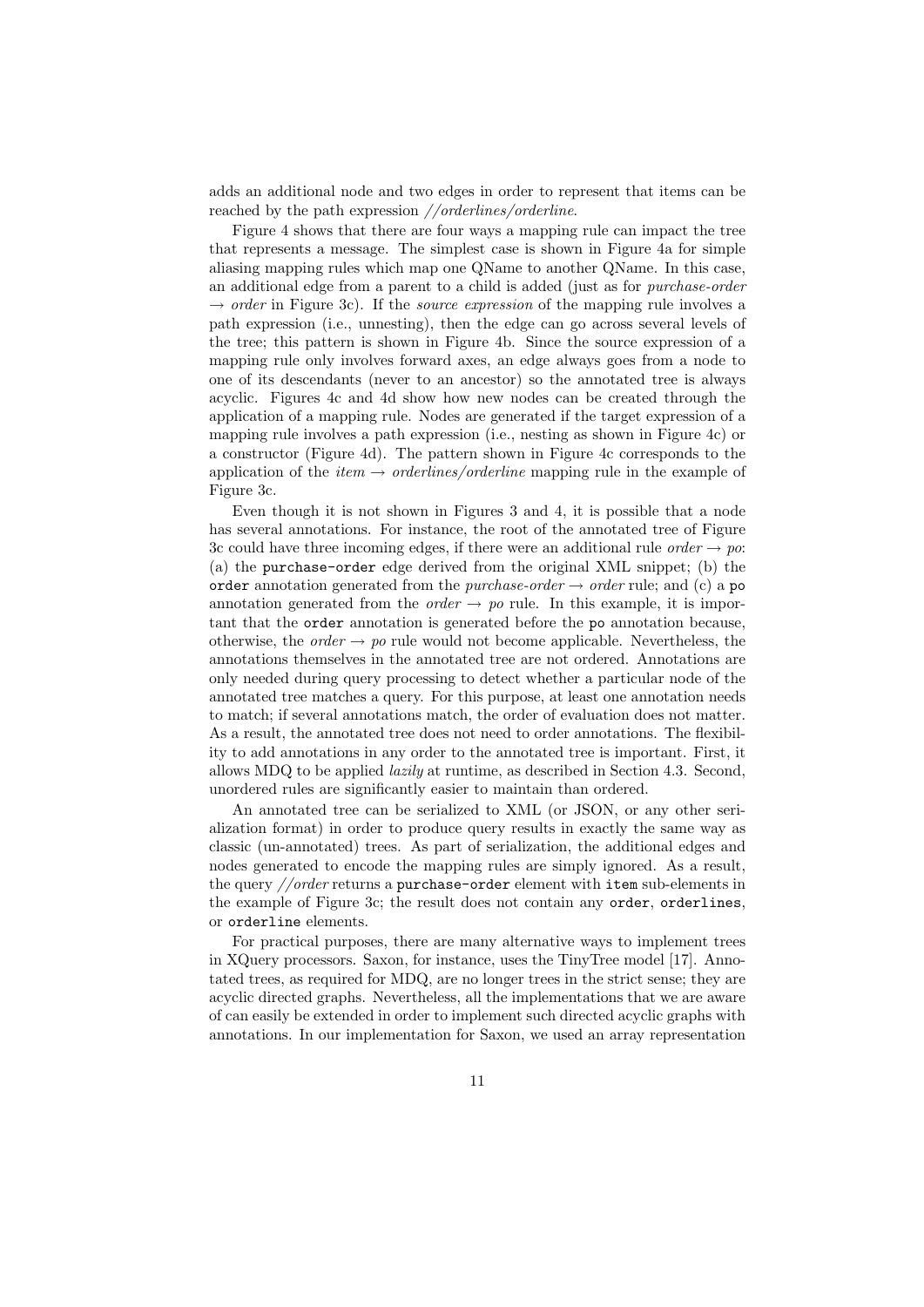

Figure 4. Expansion Cases

as proposed in the Pathfinder project [9, 3].

#### 4.2 Query Compiler

Although the change in the storage manager from a tree to an acyclic graph with annotations seems significant, only a few adjustments must be made to the query compiler of an XQuery processor. The two most significant changes involve additional duplicate elimination and sorting a query result in document order. For instance, duplicate elimination becomes necessary for the expression  $\ell$ urchase-order  $\ell$  /order) applied to the annotated tree of Figure 3c. Without duplicate elimination, the root node would be returned twice as a query result because this root node matches both paths. Additional sorting in document order can be necessary if annotations are labelled in the same way as edges of the original (un-annotated) tree.

Obviously, duplicate elimination and sorting in document order are not always needed. For instance, duplicate elimination is not necessary for the query /purchase-order. As a result, the compiler's optimizer must be extended in order to detect such situations and add these costly operators in a query plan only when they are needed. Another important optimization is to identify at compile time the set of potentially relevant mapping rules. Eliminating mapping rules which have no impact obviously reduces the running time because irrelevant mapping rules are never applied. This optimization works in the same way for the MDQ approach as for the query rewrite approach described in Section 3.4.

### 4.3 Runtime System

As mentioned at the beginning of this section, MDQ works at runtime. Figure 5 shows how the runtime system of a traditional query processor is extended to integrate the MDQ approach. The runtime system of a traditional query processor is composed of an interpreter which executes a query plan by executing each operator of a query (e.g., scans and joins) with the help of the storage manager. This architecture is extended in three ways (Figure 5b): First, the storage manager must be extended in order to implement annotated trees, as described in Section 4.1. Second, a new component, the rule manager, is added which interprets the mapping rules, thereby creating new edges and nodes in the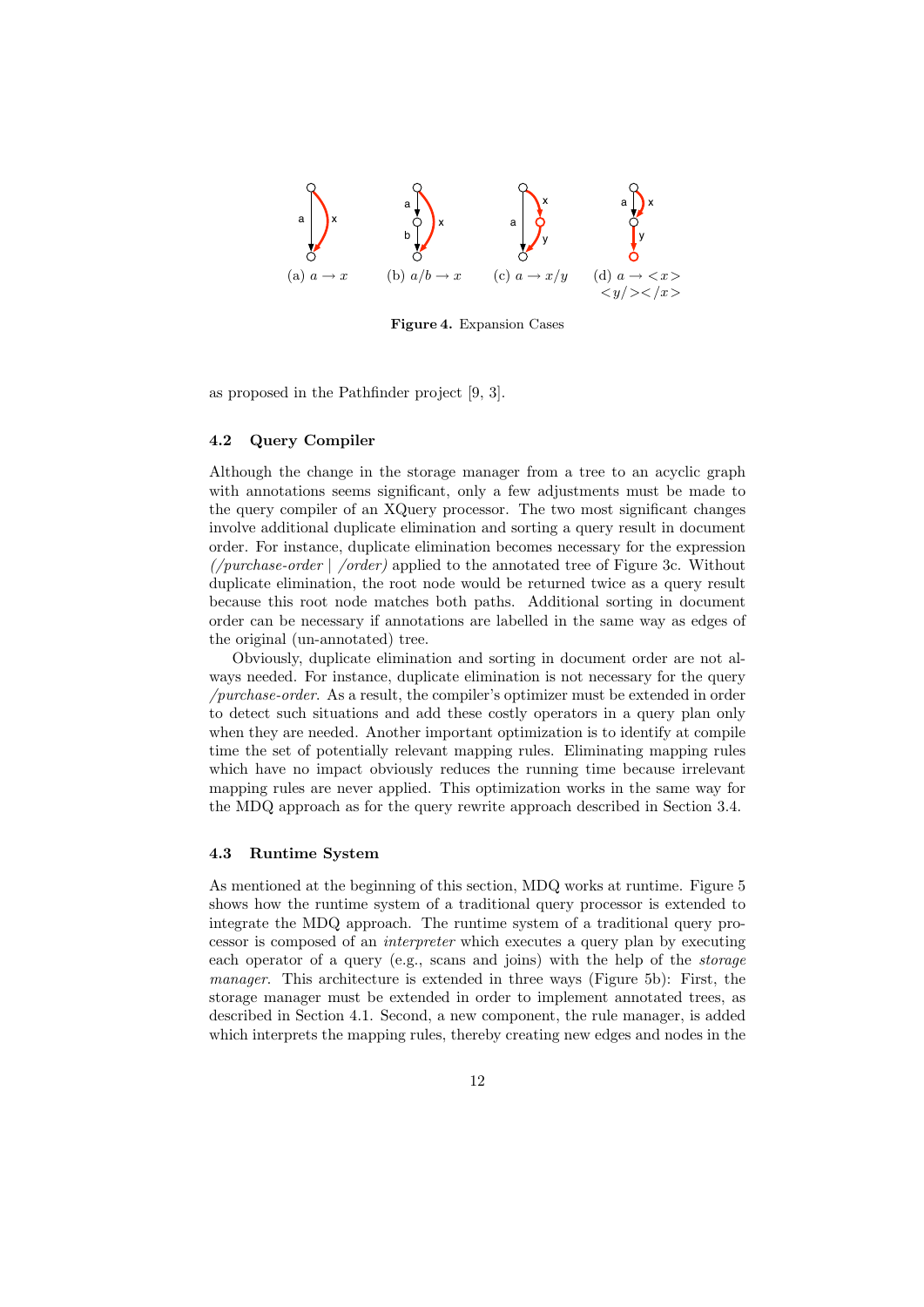

Figure 5. Extended Runtime System

annotated tree. Third, the query interpreter must be extended in order to call the rule manager so that the interpretation of mapping rules in the rule manager and the interpretation of queries is interleaved. The following subsections explain in more detail how the interpreter and rule manager interact during query processing using MDQ.

Lazy Evaluation of Mapping Rules A naïve way to implement MDQ is to apply all mapping rules to a message eagerly before processing queries on that document for the first time. That is, when a new message is processed, then that message is parsed and immediately all mapping rules are applied to it in order to create the completely annotated tree for that message. After that, all queries can be interpreted using that annotated tree in the same way as in a traditional query processor. In fact, the query interpreter and its operators need not be extended at all in this approach.

While this eager approach is extremely simple to implement, it exhibits poor performance because it applies all mapping rules on all nodes of the message. Even if the set of relevant mapping rules is pruned at compile time (Section 4.2), many mapping rules are applied to many nodes unnecessarily. For instance, if the query asks for all orders of Customer "Sue", in the example of Figure 3, then applying the *item*  $\rightarrow$  *orderlines/orderline* rule is unnecessary because the document does not match the query anyway. Such a situation cannot be detected at compile time. The eager approach is particularly bad in the presence of *recursive mapping rules.* An example for a recursive mapping rule is  $a \rightarrow a/a$ . If such a recursive mapping rule is applicable, the process of applying mapping rules eagerly does not terminate because the recursive mapping rule is applicable again and again to each new node that is created in the annotated tree.

The alternative to the eager approach is to interweave the processing of mapping rules with the processing of queries and add edges to the annotated tree lazily. This requires extensions to the query interpreter of a DSMS as shown in Figure 5b. Specifically, the scan operator which navigates through an incoming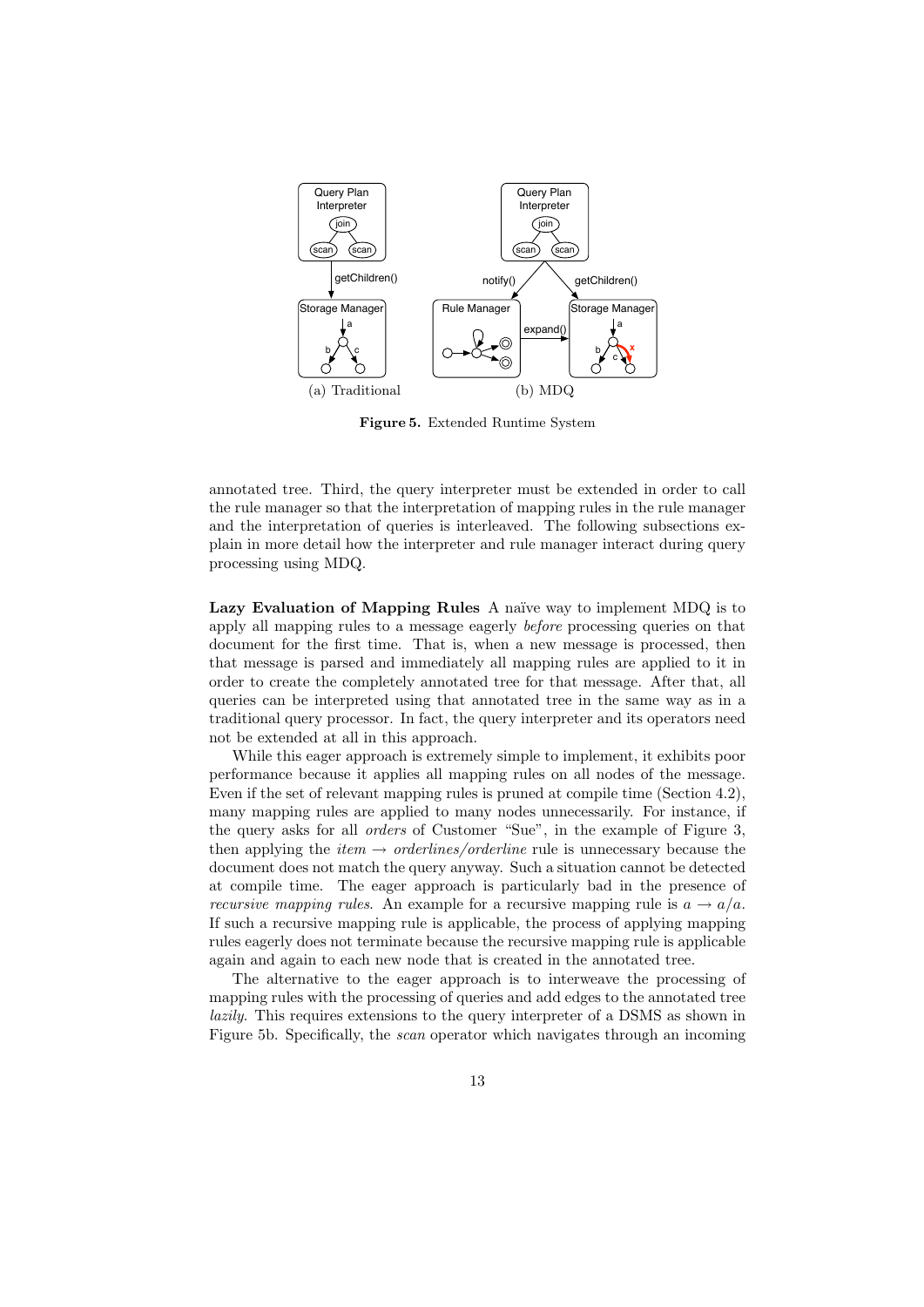message must be extended (all the other operators are unchanged). In a DSMS which does not index incoming messages, scanning a message starts at the root and involves iterating through parent-child relationships of each visited node. Whenever the *scan* operator visits a child for the first time, it notifies the rule manager and informs it of the newly observed node. No other extensions to the scan operator are needed and there exists no memory overhead in the notification step. The rule manager, in turn, checks which mapping rules are applicable to the newly observed node and expands the annotated tree (adds edges and nodes) if one or more mapping rules fire. This firing of mapping rules is depicted by the expand arrow in Figure 5b. Newly created edges can be visited in the next iteration of the scan operator which triggers additional notifications of the rule manager. Transitivity in the application of rules is implemented in this way. We describe how the rule manager determines which rules are applicable to a newly visited node in the next subsection.

As will be shown in Section 5, the lazy approach performs much better than the eager approach. Continuing the example from above, no mapping rules are applied for Customer "Josh", if no query asks for this order. Furthermore, the lazy approach deals gracefully with recursive mapping rules. If a continuous query asks for  $\sqrt{a/a/a}$ , the incoming message is  $\langle a/\rangle$ , and there is a mapping rule  $a \rightarrow a/a$ , then the lazy approach applies this mapping rule exactly twice in order to discover that the message matches the query, but not more than that. If the continuous query involves recursion itself (e.g.,  $\frac{1}{a}$ ), then even the lazy approach does not terminate because the query has an infinite result [15]. Such situations cannot be avoided even in the absence of mapping rules because XQuery is a Turing-complete programming language.

Rule Manager In order to detect when one or more mapping rules fire, the rule manager implements a non-deterministic finite automaton (NFA) as proposed in the YFilter project [8]. A single NFA is constructed in order to implement the source expressions of all mapping rules. Whenever a source expression of a mapping rule is matched, the NFA reaches an accepting state which indicates the firing of a mapping rule. The accepting states of the NFA are annotated with the target expressions of the corresponding mapping rules and a pointer to the state that represents the root node of the source expression, denoted as root of the rule. This root node is needed in order to detect the starting point of the new edge added to the annotated tree that represents the message in the storage manager. The target expression is evaluated when a mapping rule fires in order to compute the end of the new edge, the labels of the new edge, and possibly additional intermediary nodes and edges as shown in Figures 4c and d.

Figure 6 shows the NFA for a single and simple mapping rule, purchase-order  $\rightarrow$  order. This rule fires whenever a *purchase-order* node is visited for the first time. Consequently, the NFA reaches its accepting state  $(S_2)$  whenever it is notified of a *purchase-order* node. Whenever the NFA reaches State  $S_2$ , the rule manager adds an *order* edge from the *root* node to the node that triggered the state transition.

Figure 7 shows how the NFA of Figure 6 would be extended if three mapping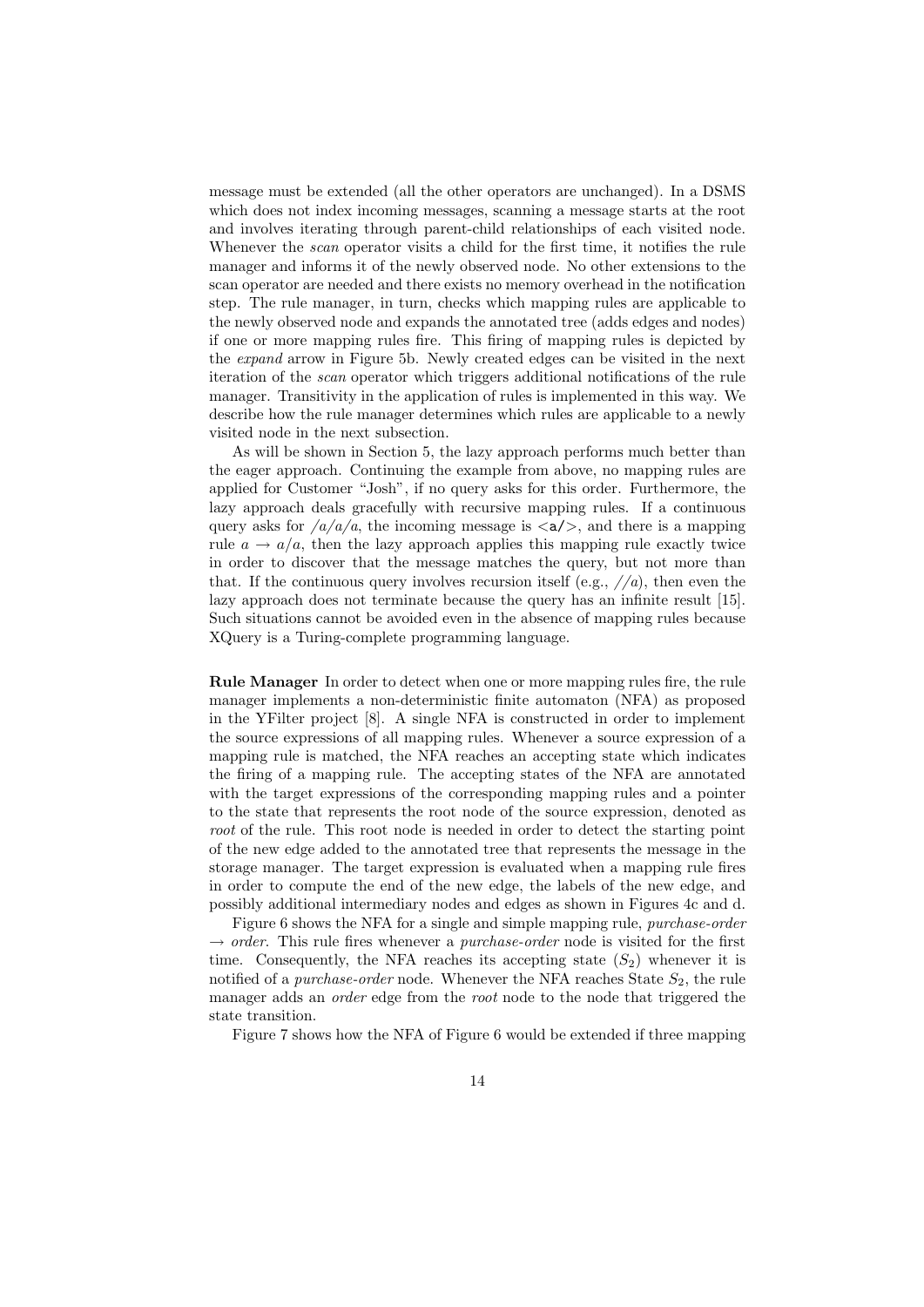

**Figure 6.** NFA for *purchase-order*  $\rightarrow$  *order* 



Figure 7. NFA for Multiple Mapping Rules

rules were added. This figure shows how the NFA implements the sharing of prefixes of paths of the source expressions of several mapping rules. Furthermore, this automaton shows the need for annotating the states that correspond to root nodes of source expressions if the source expression involves complex path expressions. As in the automaton of Figure 6, the NFA of Figure 7 reaches an accepting state (i.e.,  $S_2$ ) whenever a purchase-order element is found; in this case Rule  $R_1$  fires and operates in the same way as in the NFA of Figure 6. In addition, the NFA of Figure 7 reaches an accepting state (i.e.,  $S_4$ ) whenever an item element is found; in this case Rule  $R_2$  fires. Finally, the NFA of Figure 7 reaches an accepting state if a sequence of purchase-order and netprice elements are found (i.e.,  $S_3$ ); in this case, Rules  $R_3$  and  $R_4$  both fire. If two or more rules fire at a state transition, these rules can be executed in any order because annotations in the annotated tree are unordered as explained in Section 4.1.

The construction of NFAs for the purpose of indexing path expressions has been described in full detail for YFilter [8]. In fact, YFilter can be directly applied to implement the MDQ rule manager. YFilter also supports predicates (not shown in the examples of this section, for brevity). As a result, YFilter supports all possible source expressions in the mapping rules of Section 3.2,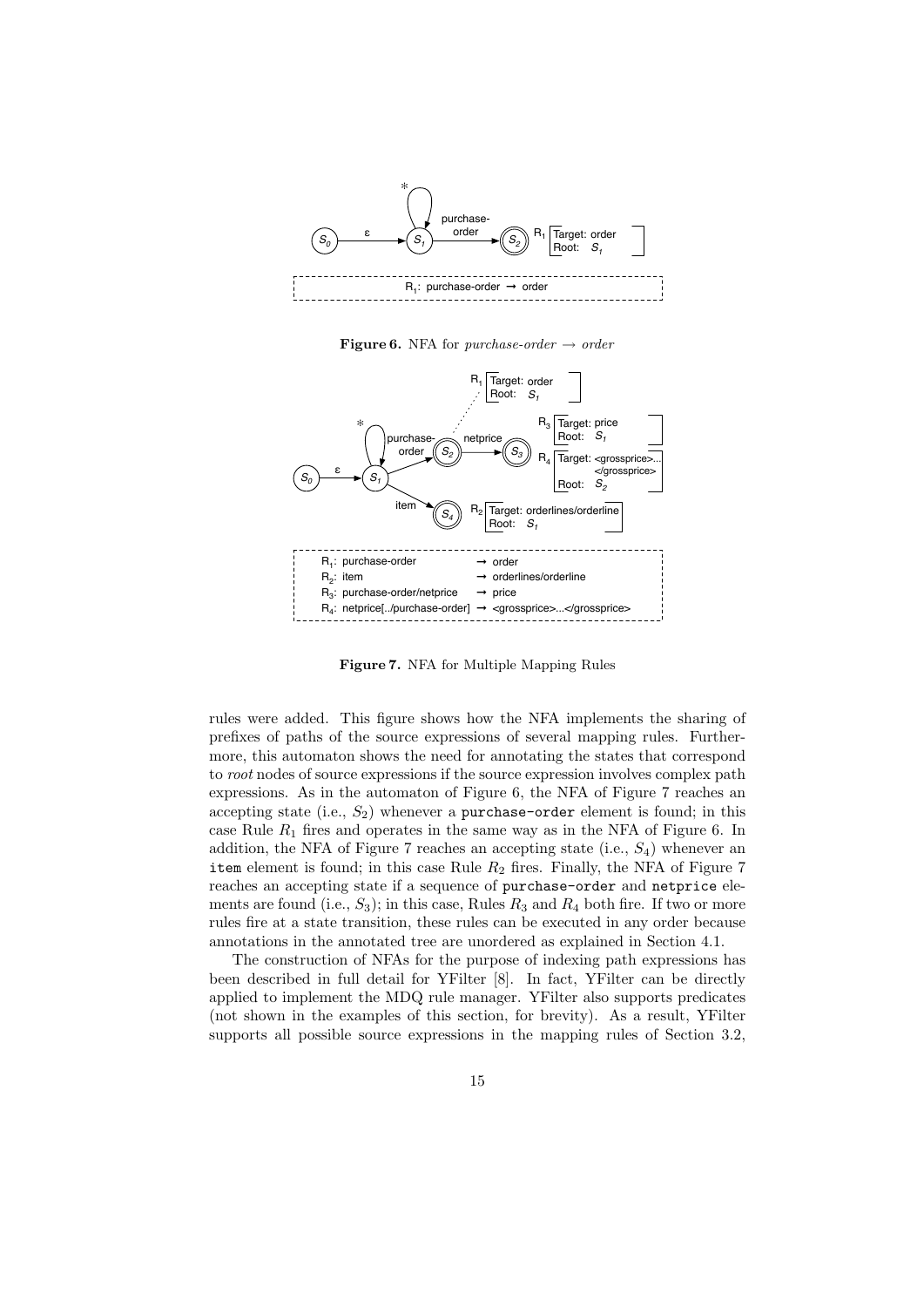and our implementation of the rule manager makes use of the original YFilter algorithms and data structures [8]. Only a small adjustment is needed in order to implement a stack to compute the Root when a mapping rule fires. We omit a description of the details of this adjustment in this paper for ease of presentation.

## 5 Experiments and Results

We implemented both the query rewrite and MDQ approaches using the Saxon XQuery engine. This section studies the performance of these two approaches using the XMark benchmark [29], the TPoX benchmark [24], and a series of micro-benchmarks. These benchmarks cover a wide spectrum of different use cases.

## 5.1 Software and Hardware Used

All experiments were carried out using a machine with an AMD 2.4GHz CPU and 6GB RAM running RedHat Enterprise 4. Both approaches (query rewrite and MDQ) were implemented in Java 1.6 on top of Saxon 9 [16], a main memory XQuery processor.

Query rewrite was implemented using a benchmark-specific pre-processor to generate the rewritten queries. That is, the pre-processor was designed for these specific benchmarks and we made sure in an additional manual step that the best possible query rewritings were used in all cases. In particular, we made sure that only relevant mapping rules were considered during the rewriting of each query. That is, relatively few rules were applied to each query even in experiments which involved thousands of schemas. As a consequence, the results for the query rewrite approach are better than would be expected with a general-purpose implementation of query rewrite. The rewritten queries were then executed using Saxon as is; i.e., Saxon was not changed.

In order to implement MDQ, we extended the Saxon compiler and runtime system as described in Section 4. Without any mapping rules the original Saxon and the MDQ-enabled Saxon showed roughly the same performance, so our implementation provides an apples to apples comparison of query rewrite vs. MDQ in Saxon. We expect that similar extensions to other XQuery processors would produce similar results, as we did not exploit any features specific to Saxon in our implementation.

As a baseline, an *ideal* world was studied in all experiments. In such an *ideal* world, all data and queries conform to the same schema and no mapping rules are needed. These experiments could be carried out with "off the shelf" Saxon. Obviously, the performance in an ideal world is better than the performance that can be achieved using either query rewriting or MDQ to resolve heterogeneity. Comparing the results for *ideal* with those for query rewrite and MDQ reveals the cost of heterogeneity.

All experiments reported in this section study runtime performance only; i.e., message throughput in a data streaming scenario and query response times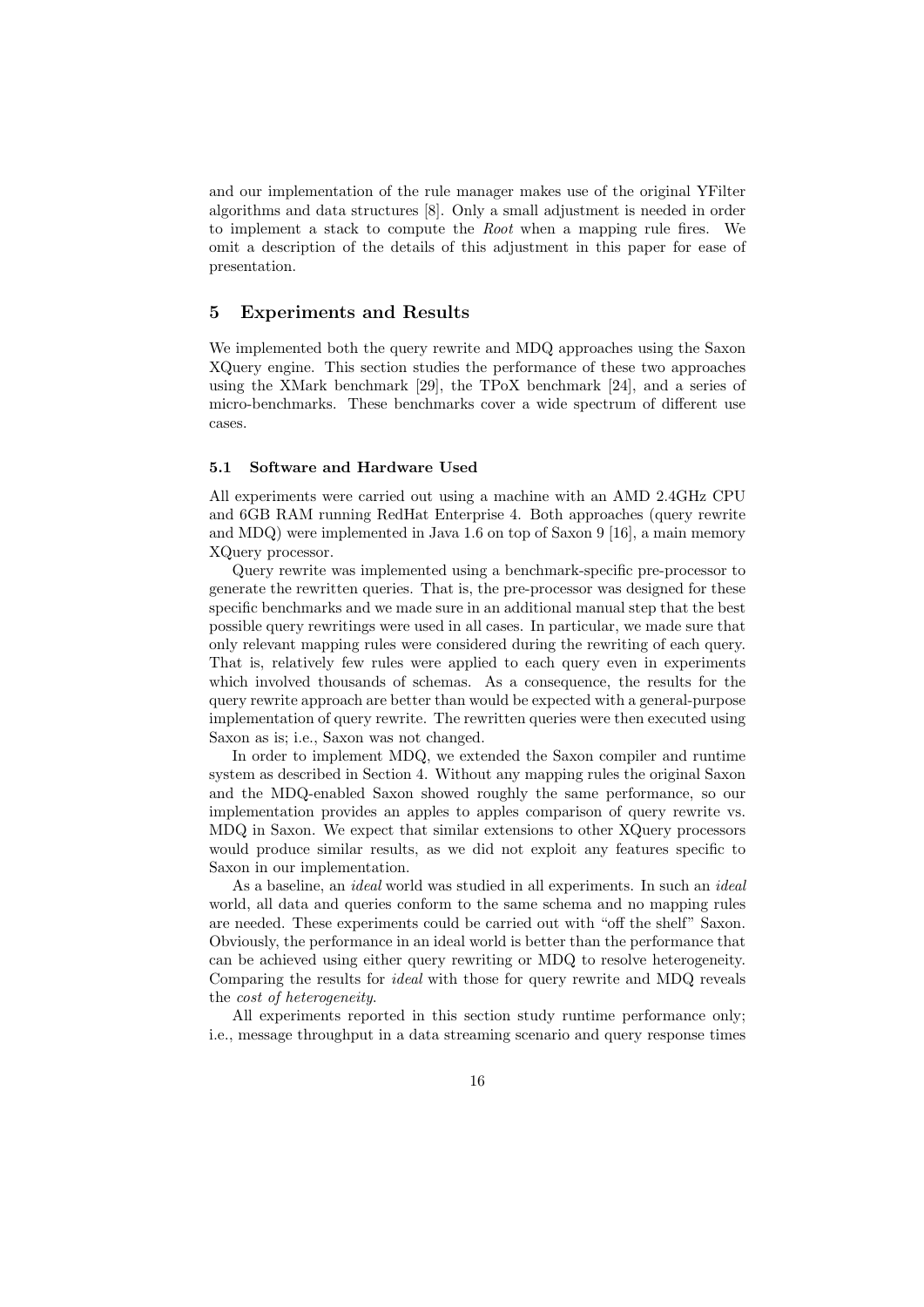for a traditional database scenario. In all experiments, the queries were precompiled. Furthermore, the NFA for indexing all mapping rules was already created. Messages were sent in a binary format (i.e., pre-parsed), but did not contain any annotations for the MDQ approach. That is, the effort to create these annotations was measured as part of the throughput and response times. If several queries were executed on a single message, the annotations were shared between all queries so that the same annotation did not have to be generated twice.

Saxon is a streaming XQuery processor so it is a good match for these performance experiments. Saxon, however, does not implement multi-query optimization and other tricks to optimize and scale with the number of continuous queries. Unfortunately, no XQuery product to date does this. As a result, all experiments were carried out with a relatively small number of continuous queries (at most twenty for the XMark benchmark). An interesting topic for future work is to study the performance of the alternative approaches with an XQuery processor that is tuned for scalability in the number of queries, once one is available. However, we do not expect that such experiments will reveal any significant differences in the trade-offs between query rewrite and MDQ.

#### 5.2 Benchmark Environment

This section reports on results for three different benchmarks: XMark [29], TPoX [24], and a set of micro benchmarks which we designed specifically to study effects that could not be observed with the XMark and TPoX benchmarks.

The XMark benchmark models an online auction system and messages involve bids on items [29]. The XMark queries vary from simple path expressions that select certain properties of a message to complex queries that involve joins and aggregation. We implemented all twenty queries of the XMark benchmark and studied them individually (i.e., only one query is applied to each message) and as a whole (i.e., all twenty XMark queries are applied to all messages). If not stated otherwise, the XMark data generator was set to generate messages of size of about 1.1 MB. In order to study the effects of different message sizes, this parameter was varied from a few KBs to 100 MB in a separate experiment.

The TPoX benchmark models a finance institution and involves a database of financial orders [24]. The TPoX queries vary from simple selection of orders (based on their order number) to more complex queries (e.g., aggregates on a subset of orders). Due to the nature of the queries and the TPoX data generator, the TPoX benchmark cannot be applied as a measure of the performance of data stream management systems. As a result, we used this benchmark in our experiments in order to study the trade-offs of query rewrite and MDQ in a more traditional database scenario. That is, we loaded the TPoX database into the Saxon (in-memory) storage manager, ran the TPoX queries using Saxon, and measured the response time (rather than message throughput) of each TPoX query for both query rewrite and MDQ. Since Saxon has no support for indexes, we used the smallest possible TPoX database which contains 200 MB of XML data.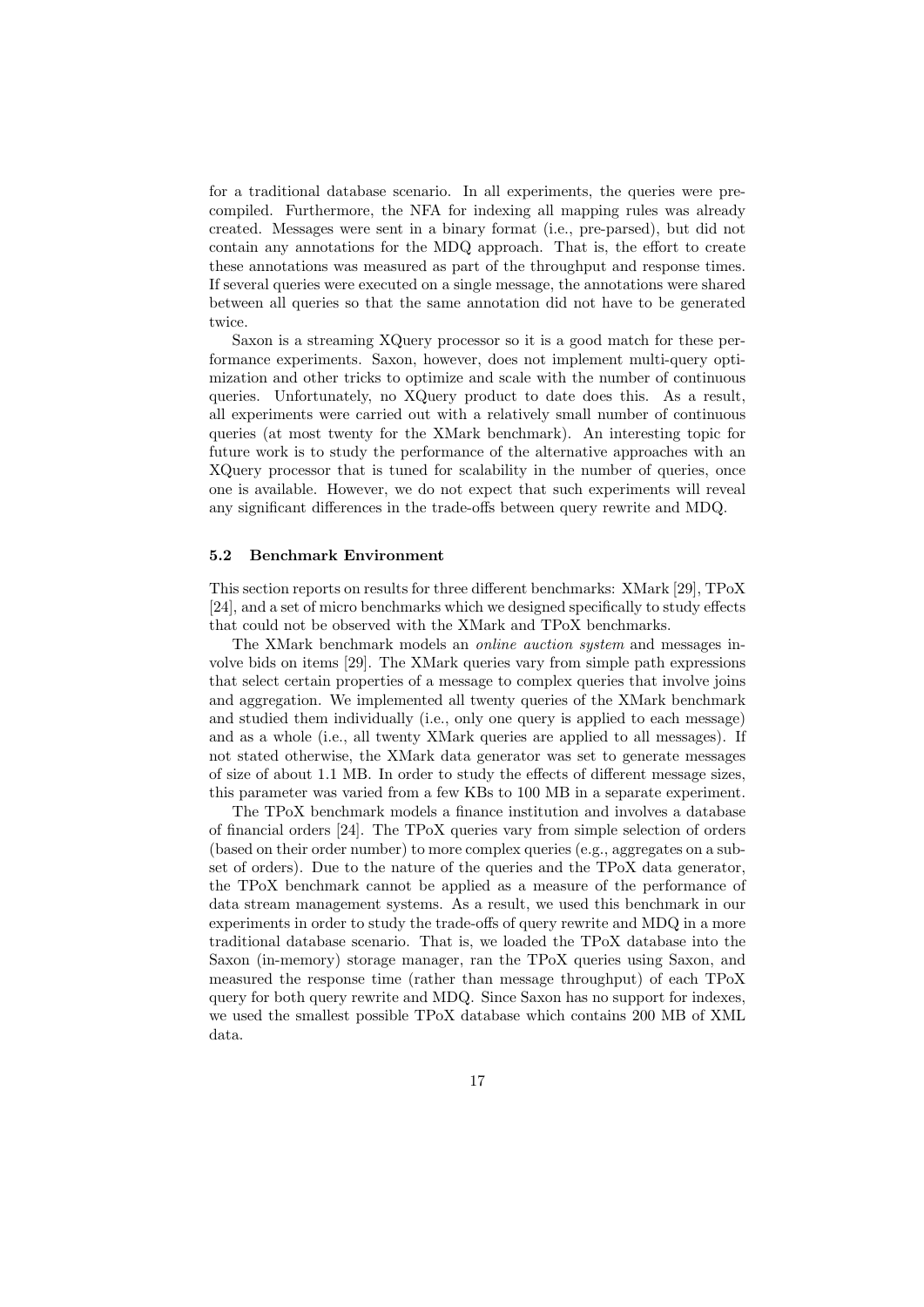The XMark and TPoX benchmarks were used to study the performance trade-offs of a variety of queries, as well as database and message configurations (i.e., size, data skew, and formats). Due to the complexity of the queries and because there is no general-purpose implementation of the query-rewrite approach available yet, however, it was not possible to study different types of mapping rules using the XMark and TPoX benchmarks. In order to simulate heterogeneity, we were limited to using *aliasing* mapping rules (i.e., rules of the form  $a \rightarrow x$ , without path expressions and constructors) for these two benchmarks because query rewrite is straight-forward to implement for such mapping rules. Specifically, we took the original XMark and TPoX schemas as a starting point and created new schemas by renaming all the element and attribute names. For the XMark benchmark 46 mapping rules were generated per schema; for the TPoX benchmark each schema involved adding 10 new mapping rules. Depending on the query, however, only a fraction (between 5-10 for XMark, 2-10 for TPoX) of these mapping rules were applicable for each query.

In order to study the effects of complex mapping rules, we also experimented with micro benchmarks which were tailored for this specific purpose. For the micro benchmark results reported in this paper,  $//x/y$  was used as the only query and different sets of mapping rules were used, varying from aliasing rules  $(i.e., a \rightarrow x)$ , nesting / unnesting rules  $(i.e., a/b \rightarrow x/y)$ , to element construction  $(i.e., a \rightarrow \langle x \rangle).$ 

In all experiments reported in this section, we varied the number of schemas in order to study how well query rewrite and MDQ scale in this dimension. (Obviously, query performance in an ideal world is independent of this parameter, since there is only one schema.) From discussions with organizations that use data integration technology, it seems that tens to hundreds of schemas are common today. With emerging standards such as HL7 and XBRL, we expect that data integration of thousands of schemas will be required in the near future. Establishing interoperability between all hospitals of the USA would easily involve such a large number of schemas. As a result, we varied the number of schemas from tens to thousands, to cover the broad range of present and near-future scenarios.

XMark Queries The first set of experiments studied the message throughput of query rewrite and MDQ for the queries of the XMark benchmark and a varying number of schemas. Figures 8 to 10 show the throughputs for query rewrite, MDQ, and ideal for three sample XMark queries: Q1 is a simple path expression; Q4 involves several path expressions with predicates; Q11 involves heavy computation (joins and sorting), but does not involve sophisticated navigation through the message with path expressions. For all three queries, it can be observed that the throughput of MDQ is independent of the number of schemas (i.e., the number of mapping rules), whereas the message throughput of query rewrite drops sharply with an increasing number of schemas. As mentioned in Section 4 the reason is that the size of the queries grows with the number of schemas and that all (potentially relevant) mapping rules are encoded in every query for every message even though only a small subset of mapping rules are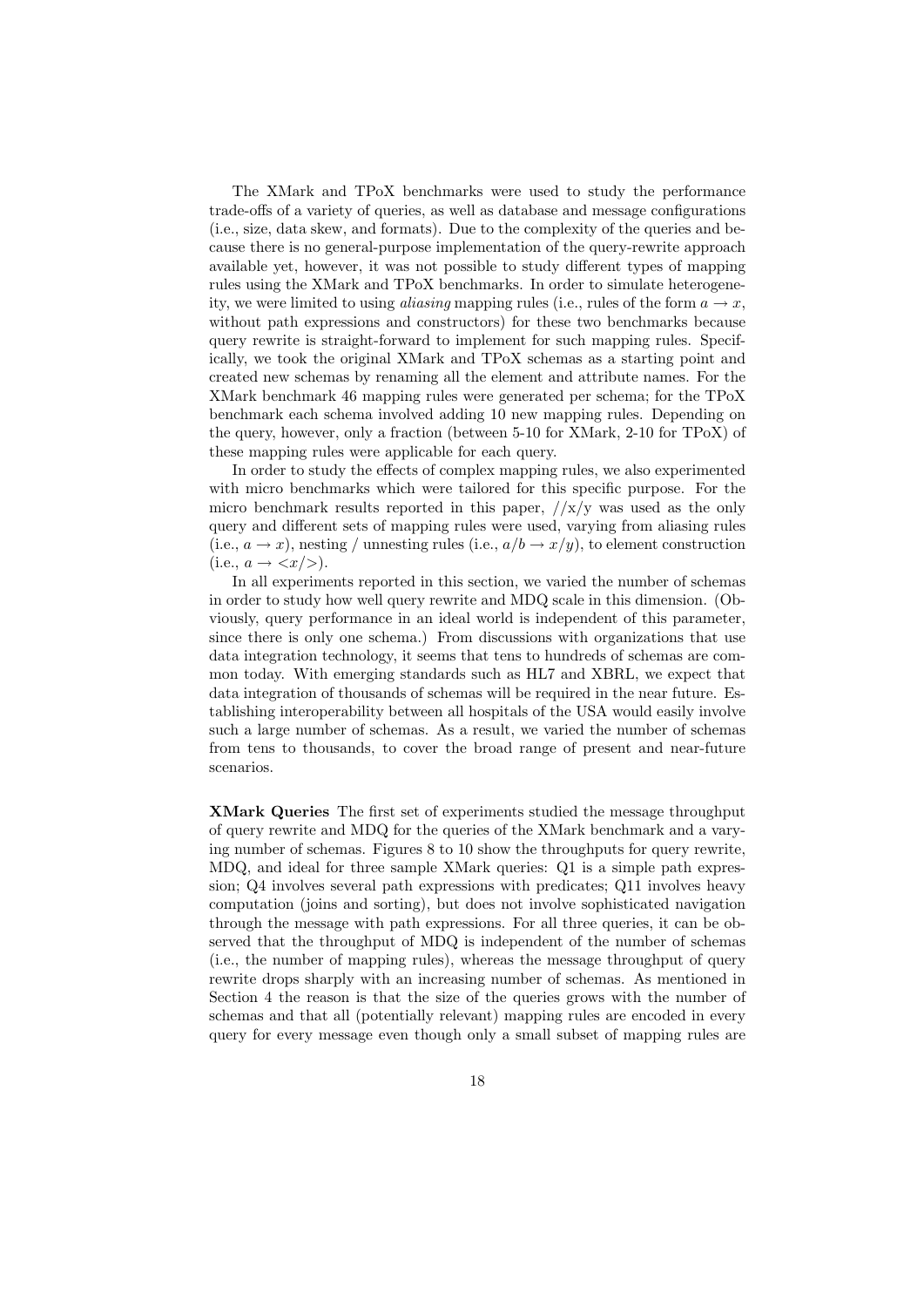

Figure 8. msg/sec: XMark Q1 Figure 9. msg/sec: XMark Q4



Figure 10. msg/sec: XMark Q11

applicable to each particular message.

Depending on the kind of query, query rewrite sometimes performs better than MDQ for data integration scenarios with relatively few schemas (e.g., for Query 1 and Query 11 and less than 100 schemas). As a general trend, the more navigation (with path expressions) is involved in a query the better MDQ performs as compared to query rewrite even if only a few schemas need to be integrated. In fact, Queries 1 and 11 represent two of only four queries of the XMark benchmark for which there is a cross-over point between MDQ and query rewrite; these are the only queries in which MDQ does not outperform query rewrite regardless of the number of schemas (Table 2, discussed below).

Comparing MDQ to an ideal scenario (without any heterogeneity and mapping rules), it can be seen that MDQ typically comes within 50 percent of the throughput of ideal; in many cases it comes even closer (Table 2). These results are encouraging because they show that good system performance can be achieved even on heterogeneous and diverse data sources.

Table 2 shows the results of the complete XMark benchmark, varying the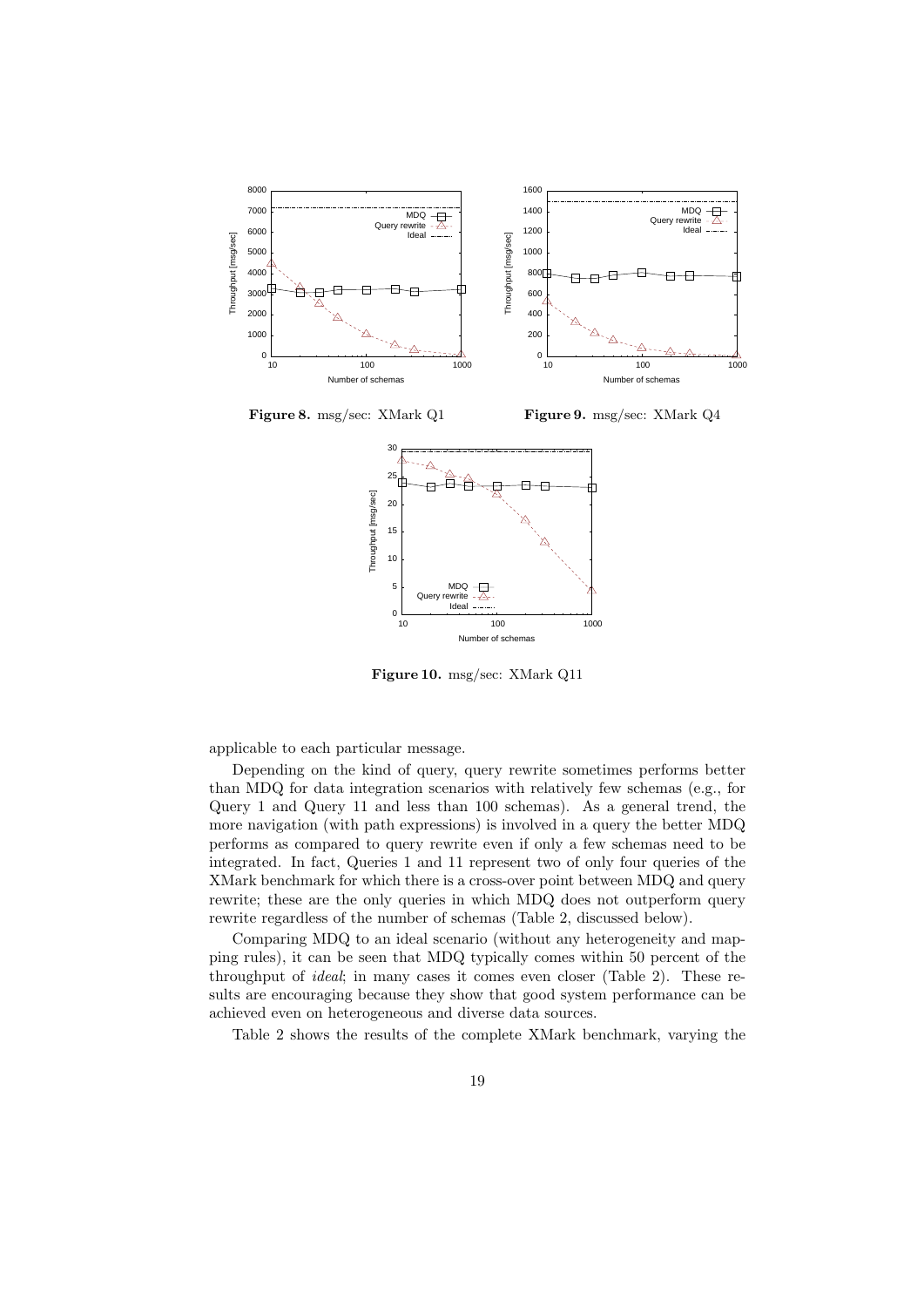|                | 10   |               | 100  |      | 1000 |         |       |
|----------------|------|---------------|------|------|------|---------|-------|
|                | MDQ  | $\mathrm{QR}$ | MDQ  | QR   | MDQ  | QR      | Ideal |
| Q1             | 3281 | 4472          | 3221 | 1055 | 3233 | 64      | 7206  |
| Q2             | 1513 | 1526          | 1585 | 379  | 1515 | 23      | 2565  |
| Q3             | 744  | 496           | 735  | 77   | 740  | 3.0     | 1329  |
| $Q_4$          | 798  | 527           | 810  | 77   | 772  | 4.4     | 1498  |
| Q <sub>5</sub> | 3234 | 2080          | 2986 | 336  | 3171 | 16      | 5413  |
| Q <sub>6</sub> | 510  | 137           | 516  | 13   | 509  | 0.62    | 2278  |
| Q7             | 286  | 60            | 285  | 6.1  | 282  | 0.28    | 1001  |
| Q8             | 26   | 12            | 26   | 1.8  | 26   | 0.10    | 32    |
| Q9             | 21   | 10            | 21   | 1.8  | 21   | 0.11    | 26    |
| Q10            | 44   | 33            | 41   | 7.2  | 45   | 0.37    | 58    |
| Q11            | 24   | 28            | 23   | 22   | 23   | 4.3     | 30    |
| Q12            | 54   | 74            | 53   | 44   | 57   | 5.3     | 88    |
| Q13            | 725  | 837           | 750  | 427  | 737  | 39      | 778   |
| Q14            | 206  | 112           | 199  | 16   | 213  | 0.73    | 334   |
| Q15            | 2648 | 1597          | 2627 | 214  | 2610 | 12      | 5846  |
| Q16            | 1937 | 1347          | 1926 | 207  | 1837 | 8.7     | 3591  |
| Q17            | 857  | 787           | 865  | 179  | 878  | 10      | 1352  |
| Q18            | 1250 | 1002          | 1235 | 198  | 1215 | 11      | 2000  |
| Q19            | 259  | 166           | 257  | 27   | 256  | $1.2\,$ | 414   |
| Q20            | 726  | 389           | 715  | 63   | 731  | $3.2\,$ | 1066  |
| All            | 5.2  | 3.2           | 5.2  | 0.63 | 5.1  | 0.03    | 6.5   |

Table 2. msg/sec: XMark Bench., Vary #Schemas

number of schemas from 10 to 1000. Overall, the results of Table 2 confirm the observations made for Figures 8 to 10. Table 2 shows the message throughputs of running every query individually, that is, assuming that it was the only query executing against the stream of messages. Furthermore, Table 2 shows the message throughput achieved when executing all twenty XMark queries on every message (denoted as All in Table 2). Obviously, the message throughput is much smaller if all twenty queries are executed than if only one query is executed. Comparing MDQ with ideal in the All case, it can be seen that MDQ is quite close to ideal; its throughput is only about 20 percent below the ideal throughput. One reason is that the effort to annotate the messages according to the mapping rules is amortized across queries, when multiple queries are executed on each message. As a result, MDQ becomes more attractive the more queries are executed on a single message. (In Table 2, query rewrite is denoted as  $QR.$ )

Vary Message Size Figure 11 shows the throughputs of query rewrite, MDQ, and ideal for XMark Query 1, 100 schemas, and a varying message size. That is, the XMark data generator was configured to produce messages of different size in this experiment. As can be seen, the message size has no impact on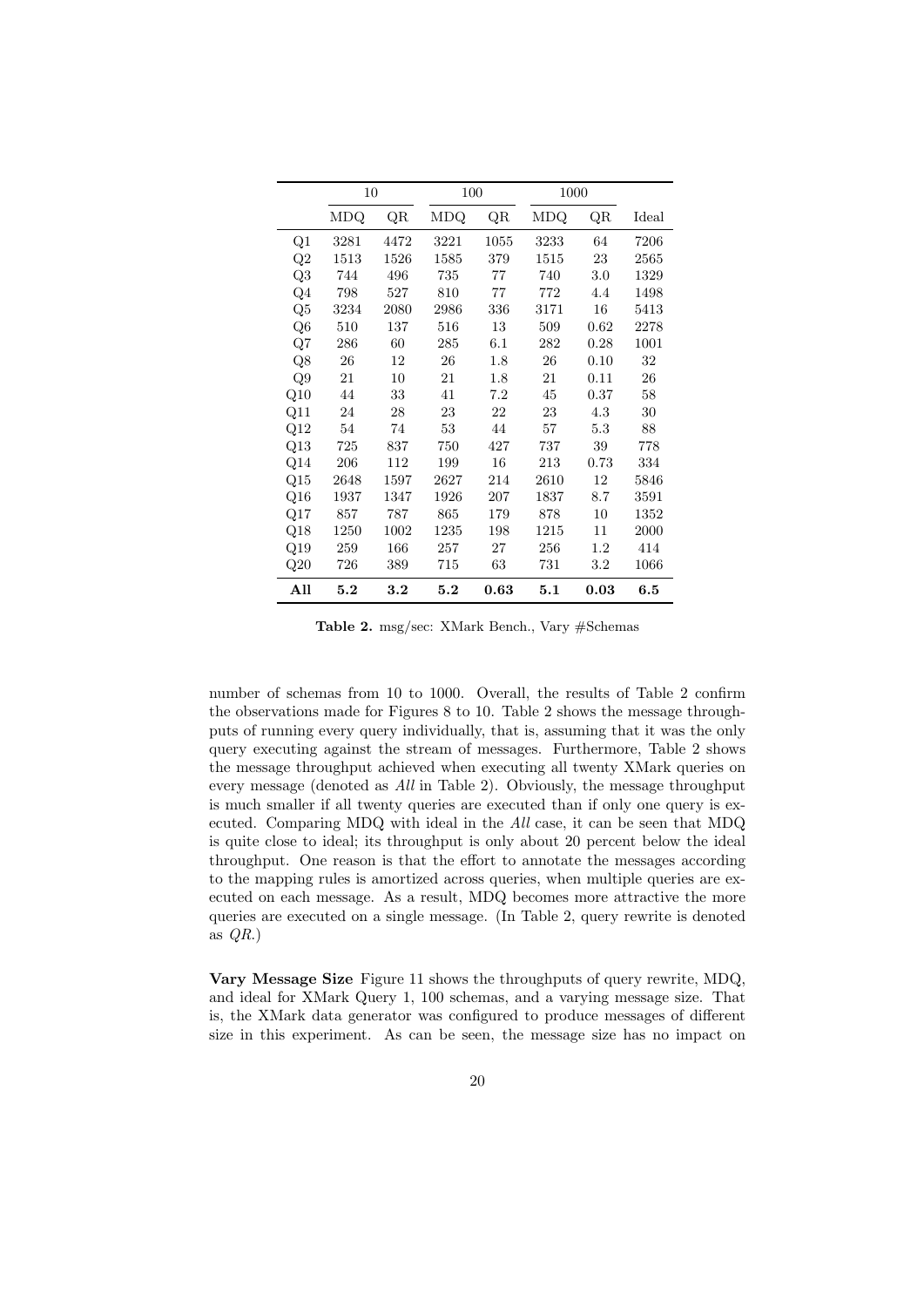

Figure 11. XMark Q1, Vary Msg. Size, 100 Schemas

|                   | 10   | 100   | 1000   |
|-------------------|------|-------|--------|
| Eager, No Index   | 0.77 | 0.078 | 0.0078 |
| Eager, With Index | 461  | 470   | 457    |
| Lazy, With Index  | 3281 | 3221  | 3233   |

Table 3. msg/sec: XMark Q1, MDQ Variants

the trade-offs between query rewrite and MDQ. In this particular case, MDQ outperforms query rewrite independent of the message size. These results were confirmed by experiments made with the other XMark queries, TPoX queries, and the micro benchmarks whose results are presented below.

## 5.3 Different MDQ strategies

We also used the XMark benchmark in order to study the importance of indexing mapping rules and of a lazy approach to applying mapping rules as described in Section 4.3. Table 3 shows the throughput of MDQ for XMark Query 1, a varying number of schemas, and three different MDQ configurations. First, MDQ with an eager approach to applying mapping rules and without a YFilter-index for the mapping rules shows extremely poor performance. Likewise, the second approach, an MDQ that eagerly applies mapping rules and uses a YFilter index, shows poor performance. Neither of these approaches are competitive compared to the query rewrite approach. Only the proposed MDQ variant (i.e., lazy and with indexing of mapping rules) is competitive.

#### 5.4 Micro Benchmarks

As mentioned in Section 5.2, we carried out a large number of micro benchmark experiments which involved handcrafted queries, mapping rules, and messages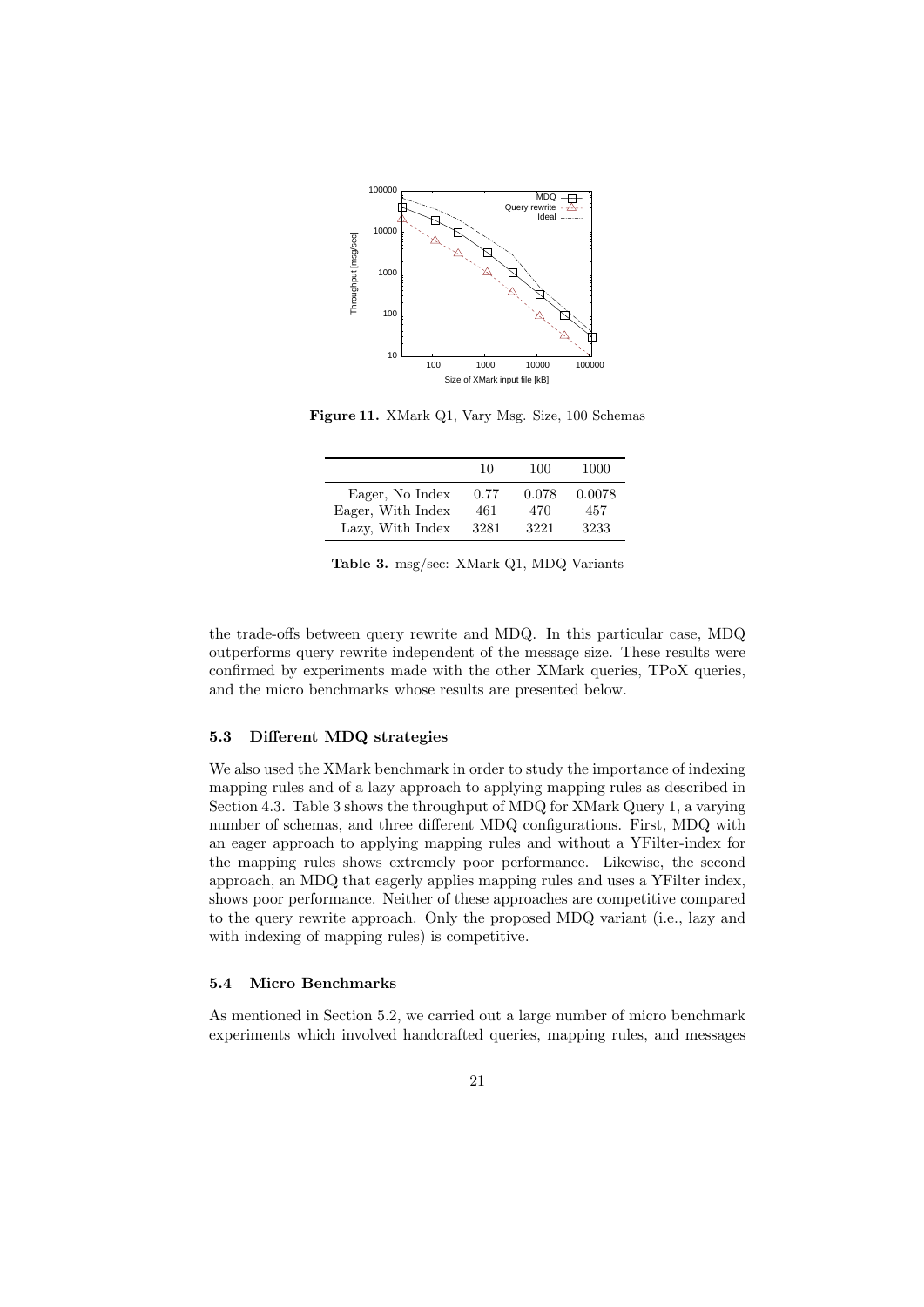

Figure 12. msg/sec: Micro Bench. Aliasing:  $a \rightarrow x$ 

Figure 13. msg/sec: Micro Bench. Unnesting:  $a/b \rightarrow x/y$ 



Figure 14. msg/sec: Micro Bench. El. Constr.:  $a \rightarrow \langle x \rangle$ 

in order to study the trade-offs of query rewrite versus MDQ for different scenarios. Overall, these experiments confirmed the results and observations made with the XMark benchmark. For brevity, this section only reports on results that were achieved by running simple path expression queries (i.e.,  $//x/y$ ) on simple messages of size 16kB, while varying the complexity of the mapping rules. Figure 12 shows the message throughputs of query rewrite and MDQ with a varying number of schemas, if the mapping rules involve only aliases (as in the XMark benchmark). Figure 12 corresponds to Figure 8 and has roughly the same shape. Figure 13 shows the results if the mapping rules involve nesting and unnesting (i.e., path expressions as part of source and target expressions). Figure 14 shows the results if the mapping rules involve element construction as part of the target expression. As a general trend, it can be observed that MDQ compares more favorably to query rewrite as the complexity of the mapping rules increases. For unnesting rules and element construction, Saxon with the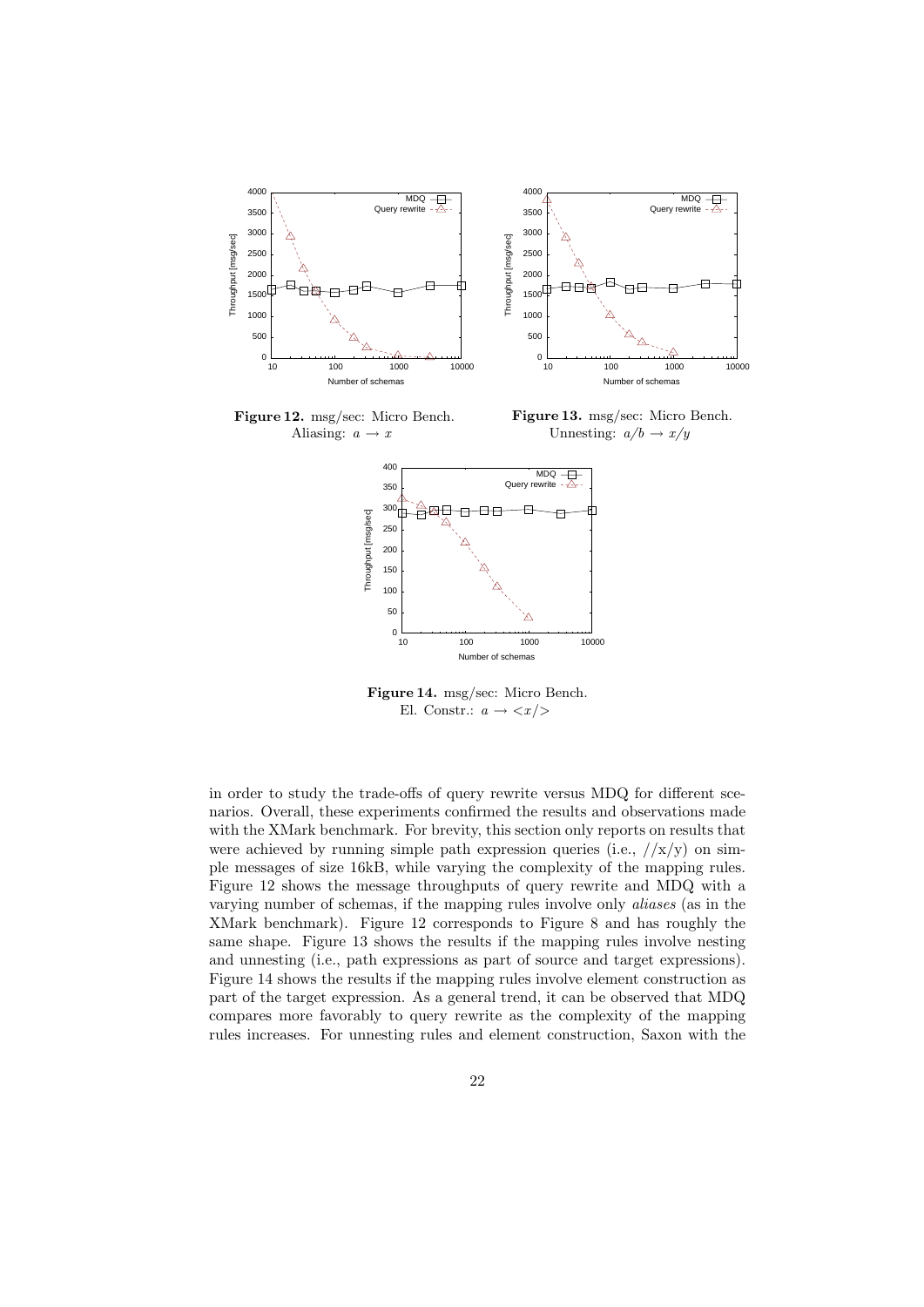|                | $MDQ$ (cold) | MDQ (hot) | QR   | Ideal |
|----------------|--------------|-----------|------|-------|
| Q1             | 125          | 78        | 1141 | 54    |
| Q2             | 47           | 40        | 459  | 37    |
| Q3             | 20           | 16        | 39   | 13    |
| Q <sub>4</sub> | 125          | 92        | 796  | 84    |
| Q5             | 19           | 16        | 38   | 14    |
| Q <sub>6</sub> | 67           | 51        | 457  | 43    |
| Q7             | 166          | 117       | 1192 | 73    |

Table 4. Resp. Time [msec]: TPoX, 100 Schemas

query rewrite approach crashed for more than 1000 schemas because of a stack overflow.

#### 5.5 TPoX Benchmark

The experiments with the XMark benchmark and all the micro benchmarks studied the performance of query rewrite and MDQ in a data streaming environment. This section gives initial performance results for static data; that is, a more traditional database scenario. To this end, we use the TPoX benchmark [24] which was designed to evaluate the performance of an XML database. As mentioned in Section 5.2, the TPoX benchmark involves a database of financial orders and queries of varying complexity.

Table 4 shows the running times of running the seven TPoX benchmark queries with 100 schemas using the MDQ and query rewrite (QR) approaches and in an ideal world (no heterogeneity). For MDQ, two scenarios were studied:

- MDQ (cold): The TPoX database is stored in Saxon's storage manager, but no mapping rules have been applied yet. (That is, no additional edges or nodes have been added to the tree representation of the documents.)
- MDQ (hot): The TPoX database is already fully annotated with additional edges and nodes after applying all relevant mapping rules. This was achieved by running the whole benchark twice and measuring the second run only.

The results of this experiment confirm all the observations of the previous experiments: MDQ clearly outperforms query rewrite; in some cases by as much as an order of magnitude. Furthermore, MDQ is close to an ideal world without any heterogeneity. Comparing the MDQ(cold) and MDQ(hot) running times, it can be seen that the overhead of applying the mapping rules and adding edges and nodes to the MDQ Data Model is roughly 20 percent in this experiment. (The overhead varies for the individual queries.)

## 6 Conclusion

The key innovation presented in this paper is MDQ, a new query processing technique for virtual data integration. As compared to query rewrite, the state-of-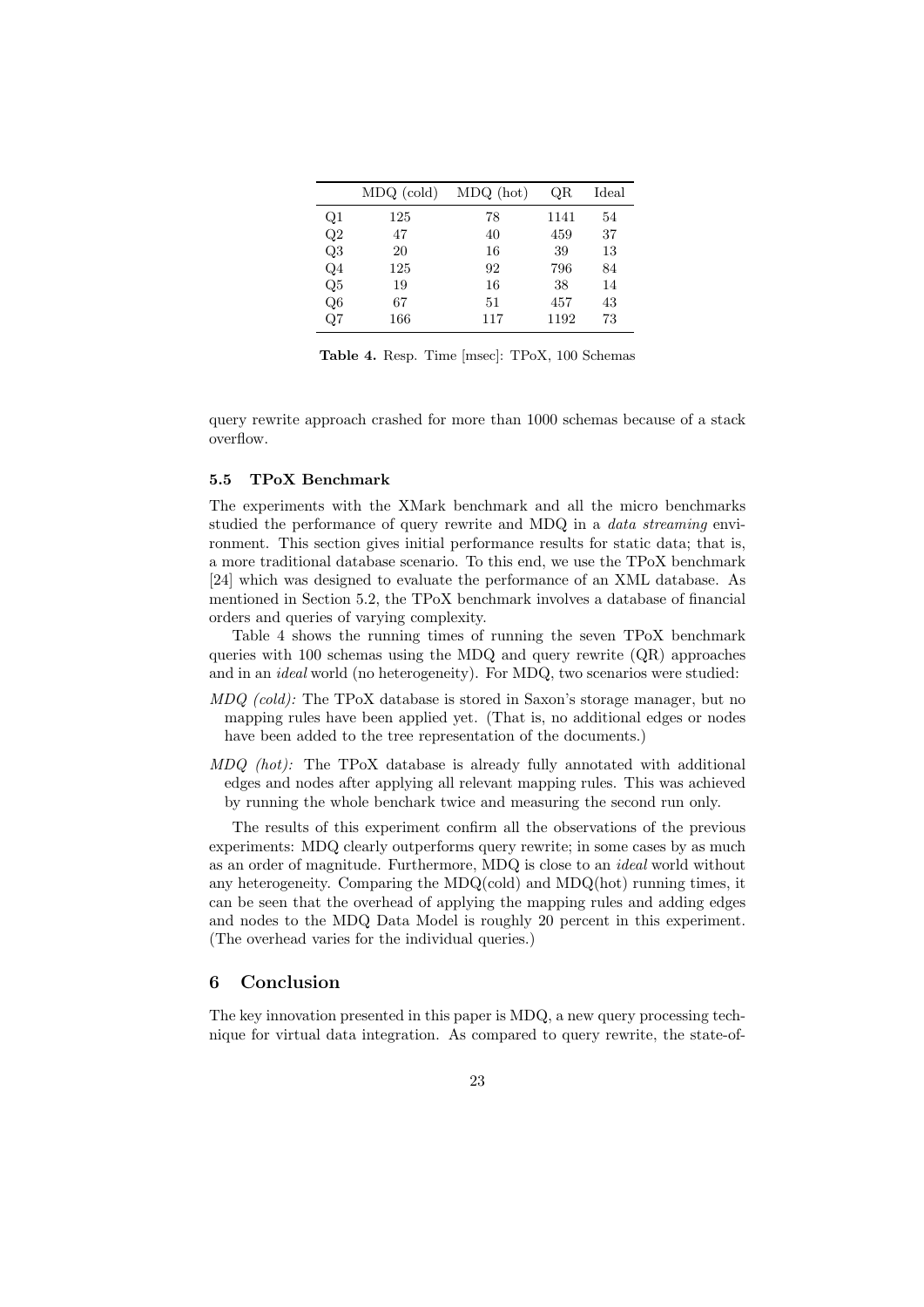the-art in query processing for virtual data integration, MDQ scales significantly better in the number of mapping rules and schemas that need to be integrated. To demonstrate the benefits of MDQ, we extended an off-the-shelf data stream management system (DSMS) with MDQ, and compared the performance of the extended DSMS to the same DSMS fitted with the traditional query-rewrite approach. Our performance experiments show that MDQ significantly outperforms query rewrite for complex queries and rules. Furthermore, MDQ scales better with an increasing number of mapping rules. Most surprisingly, it could be shown that MDQ performs well compared to a DSMS in a perfect world (i.e., no heterogeneity in the data feeds or query schemas). In other words, this higher level of data independence provided by MDQ was accomplished with reasonable performance overhead.

There are several avenues for future work. One is to study MDQ for traditional heterogeneous query processing in a mediator [31] or federated database system [11]. Our choice of rules in this first work was based on the practical needs of the applications we studied; we would like to compare them to more traditional mapping rules and rewriting engines [33, 25]. Another interesting direction for future work is to expand our method to other kinds of rules; for instance, a negative rule stating that two entities are not the same or rules that model other relationships used in RDF Schema and OWL. This could potentially allow ontologies as defined by the Semantic Web community to be integrated into large-scale XML query processing using XQuery, bringing together benefits of both the Semantic Web and Database worlds.

Acknowledgments We would like to thank Jonas Rutishauser for his help in implementing the prototypes used in the experiments.

## References

- [1] Daniel Abadi et al. Aurora: A new model and architecture for data stream management. VLDB Journal, 12(2):120–139, 2003.
- [2] B. Alexe, W.-C. Tan, and Y. Velegrakis. STBenchmark: towards a benchmark for mapping systems. PVLDB, 1(1):230–244, 2008.
- [3] Peter A. Boncz, Torsten Grust, Maurice van Keulen, Stefan Manegold, Jan Rittinger, and Jens Teubner. Pathfinder: XQuery - the relational way. In VLDB, pages 1322–1325, 2005.
- [4] Vinayak R. Borkar, Michael J. Carey, Dmitry Lychagin, and Till Westmann. The BEA AquaLogic data services platform (demo). In SIGMOD Conference, pages 742–744, 2006.
- [5] Sirish Chandrasekaran et al. TelegraphCQ: continuous dataflow processing for an uncertain world. In CIDR, 2003.
- [6] Jianjun Chen, David J. DeWitt, Feng Tian, and Yuan Wang. NiagaraCQ: A scalable continuous query system for internet databases. In SIGMOD Conference, pages 379–390, 2000.
- [7] James Clark and Steve DeRose. XPath 1.0. http://www.w3.org/TR/xpath.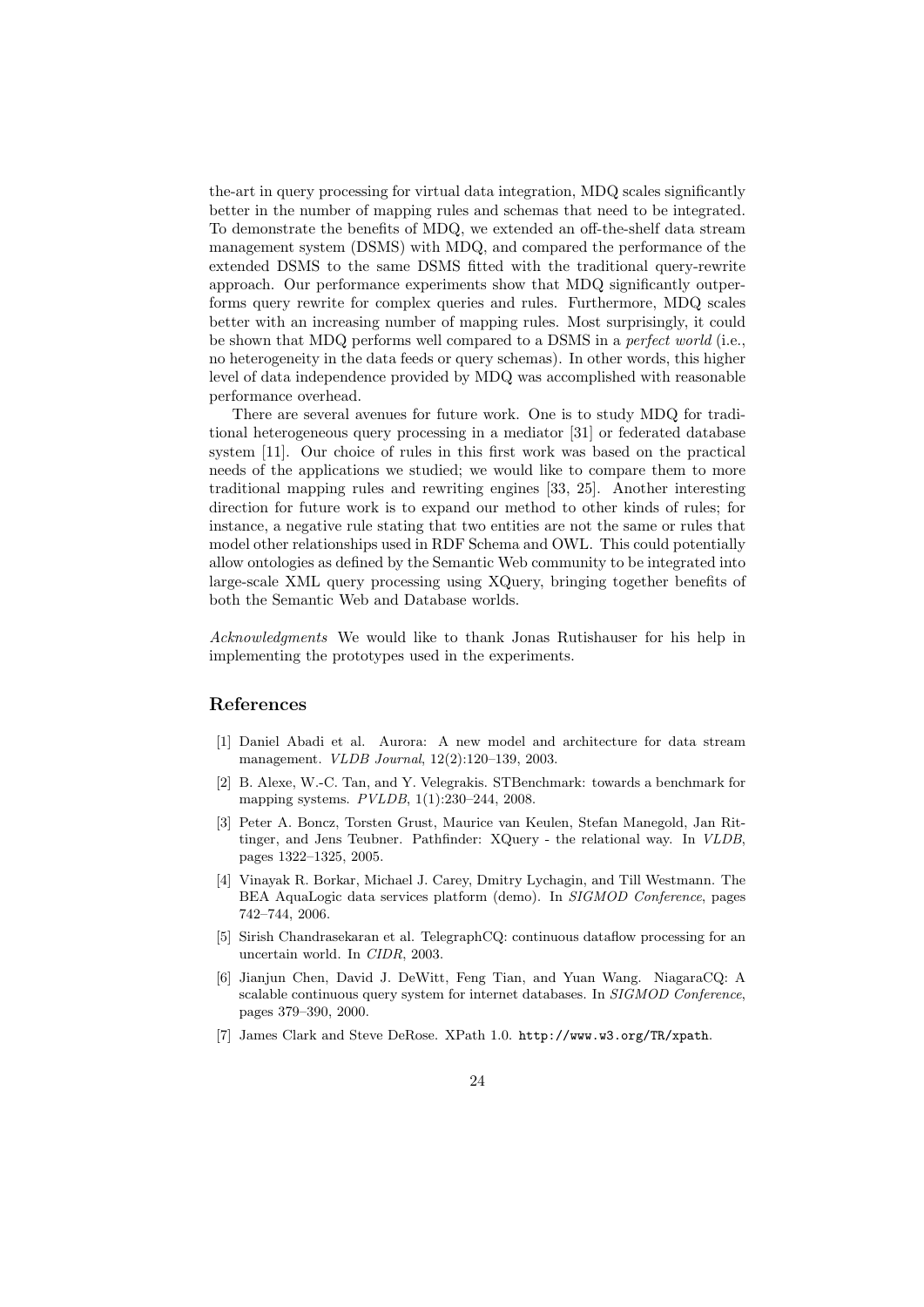- [8] Yanlei Diao, Mehmet Altinel, Michael J. Franklin, Hao Zhang, and Peter M. Fischer. Path sharing and predicate evaluation for high-performance XML filtering. TODS, 28(4):467–516, 2003.
- [9] Torsten Grust. Accelerating XPath location steps. In SIGMOD Conference, pages 109–120, 2002.
- [10] L. M. Haas, M. A. Hern´andez, H. Ho, L. Popa, and M. Tork Roth. Clio grows up: From research prototype to industrial tool. In SIGMOD Conference, pages 805–810, 2005.
- [11] L. M. Haas, D. Kossmann, E. L. Wimmers, and J. Yang. Optimizing queries across diverse data sources. In VLDB, pages 276–285, 1997.
- [12] A. Y. Halevy, Z. G. Ives, J. Madhavan, P. Mork, D. Suciu, and I. Tatarinov. The Piazza peer data management system. IEEE Transactions On Knowledge and Data Engineering, 16(7):787–798, 2004.
- [13] Alon Y. Halevy, Michael J. Franklin, and David Maier. Principles of dataspace systems. In PODS, pages 1–9, 2006.
- [14] Health Level Seven Inc. Healthlevel 7. http://hl7.org.
- [15] Martin Hentschel, Donald Kossmann, Tim Kraska, Jonas Rutishauser, and Daniela Florescu. Mapping data to queries: Semantics of the is-a rule. http:// www.systems.ethz.ch/research/publications. Technical Report, ETH Zurich, November, 2007.
- [16] Michael Kay. Saxon XSLT and XQuery processor. http://saxon.sourceforge. net.
- [17] Micheal Kay. Ten reasons why Saxon XQuery is fast. Bulletin of the IEEE Computer Society Technical Committee on Data Engineering, 31(4):65–74, 2008.
- [18] Graham Klyne and Jeremy J. Carroll. Resource description framework (RDF): Concepts and abstract syntax. W3C Recommendation, 2004.
- [19] A. Y. Levy, A. O. Mendelzon, Y. Sagiv, and D. Srivastava. Answering queries using views. In PODS, May 1995.
- [20] Deborah L. McGuinness, Frank van Harmelen, et al. OWL web ontology language overview. W3C Recommendation, 2004.
- [21] Gerome Miklau and Dan Suciu. Containment and equivalence for a fragment of XPath. Journal of the ACM, 51(1):2–45, 2004.
- [22] R. J. Miller, L. M. Haas, and M. Hernández. Schema mapping as query discovery. In VLDB, pages 77–88, 2000.
- [23] Rajeev Motwani et al. Query processing, approximation, and resource management in a data stream management system. In CIDR, 2003.
- [24] Matthias Nicola, Irina Kogan, and Berni Schiefer. An XML transaction processing benchmark. In SIGMOD Conference, pages 937–948, 2007.
- [25] N. Onose, A. Deutsch, Y. Papakonstantinou, and E. Curtmola. Rewriting nested XML queries using nested views. In SIGMOD Conference, pages 443–454, 2006.
- [26] L. Popa, Y. Velegrakis, R. J. Miller, M. A. Hernández, and R. Fagin. Translating web data. In VLDB, pages 598–609, 2002.
- [27] R. Pottinger and A. Y. Halevy. MiniCon: A scalable algorithm for answering queries using views. VLDB Journal, 10(2–3):182–198, 2001.